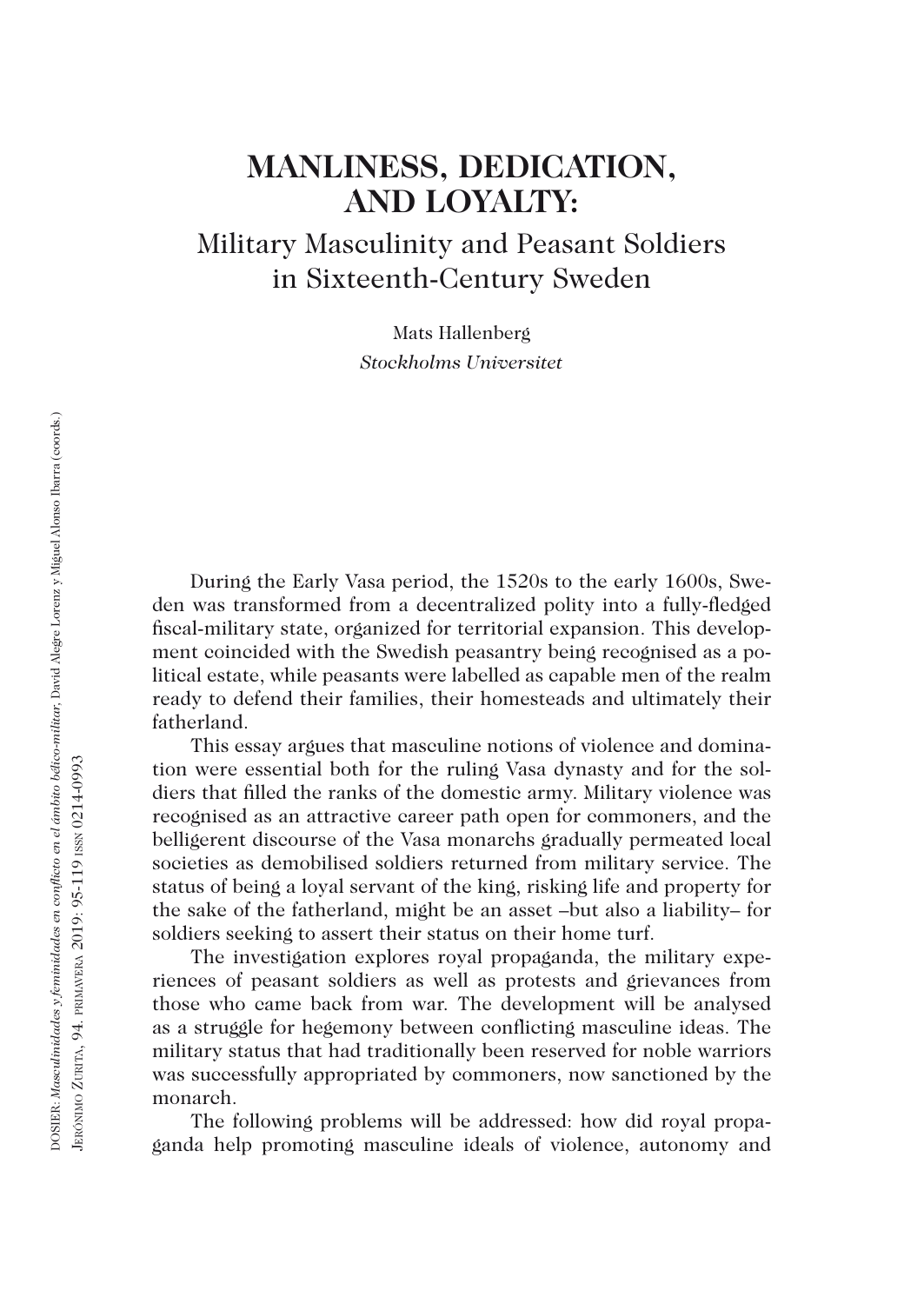self-assertion among the Swedish peasantry? In what ways were these notions internalised by soldiers on campaign, to be used as an argument in conflicts with their superiors? How was military masculinity perceived and valued in local societies when discharged soldiers returned from campaigns on foreign soil?

This article is based on original sources: royal decrees and letters combined with soldiers' grievances and written testaments, all from the National archives of Sweden.<sup>1</sup>

#### **Military masculinity and the early modern state**

The research on masculinities is rich and covers a wide area of topics. The focus, however, has predominately been on the modern period, particularly on the last two centuries. Raewyn Connell, who played a pivotal role for establishing the field of masculinity studies in the late 1900s, worked mainly on contemporary social conflicts between groups of men. Her main contribution was focusing on the importance of violence and contestation, while highlighting the struggle for status among men from different social strata. Connell phrased the concept 'hegemonic masculinity' to characterize the ideals of a male white elite group who occupied the highest position on the status ladder. However, this masculine hegemony is constantly under negotiation, challenged by various opposition groups promoting contesting ideals of masculinity. The concept of hegemonic masculinity has received its fair share of criticism for being too simplistic, and Connell has herself modified her position on the subject. From my perspective, Connell's focus on the role of masculine ideals in the struggle for status still holds a key to understanding the violent behaviour of military men in the early modern period.<sup>2</sup>

The critics of Connell's model have targeted plurality and practice as two problematic areas of analysis. Masculinities often seem to be multiple and overlapping, which means that the notion of hegemony might seem too monolithic. Is there really just one dominant masculine ideal in society or are there in fact a number of competing masculinities, that might be dominant in different settings? Perhaps Connell's scheme of hegemony, subordination, complicity and marginalisation is too reductive for describing the multiple struggles among

<sup>1</sup> Parts of the empirical basis for this article has been published in Mats Hallenberg and Johan Holm, *Man ur huse. Hur krig, upplopp och förhandlingar påverkade svensk statsbildning under tidigmodern tid,* Lund, Nordic Academic Press, 2016. Thanks to Magnus Linnarsson and Martin Neuding Skoog, of the History Department at Stockholm University, for helpful comments on this manuscript.

<sup>2</sup> Raewyn W. Connell, *Masculinities*, Cambridge, Polity Press, 1995, pp. 67-71; Raewyn W. Connell and James W. Messerschmidt, «Hegemonic Masculinity: Rethinking the Concept», *Gender & Society,* 19/6 (2005), pp. 829-859.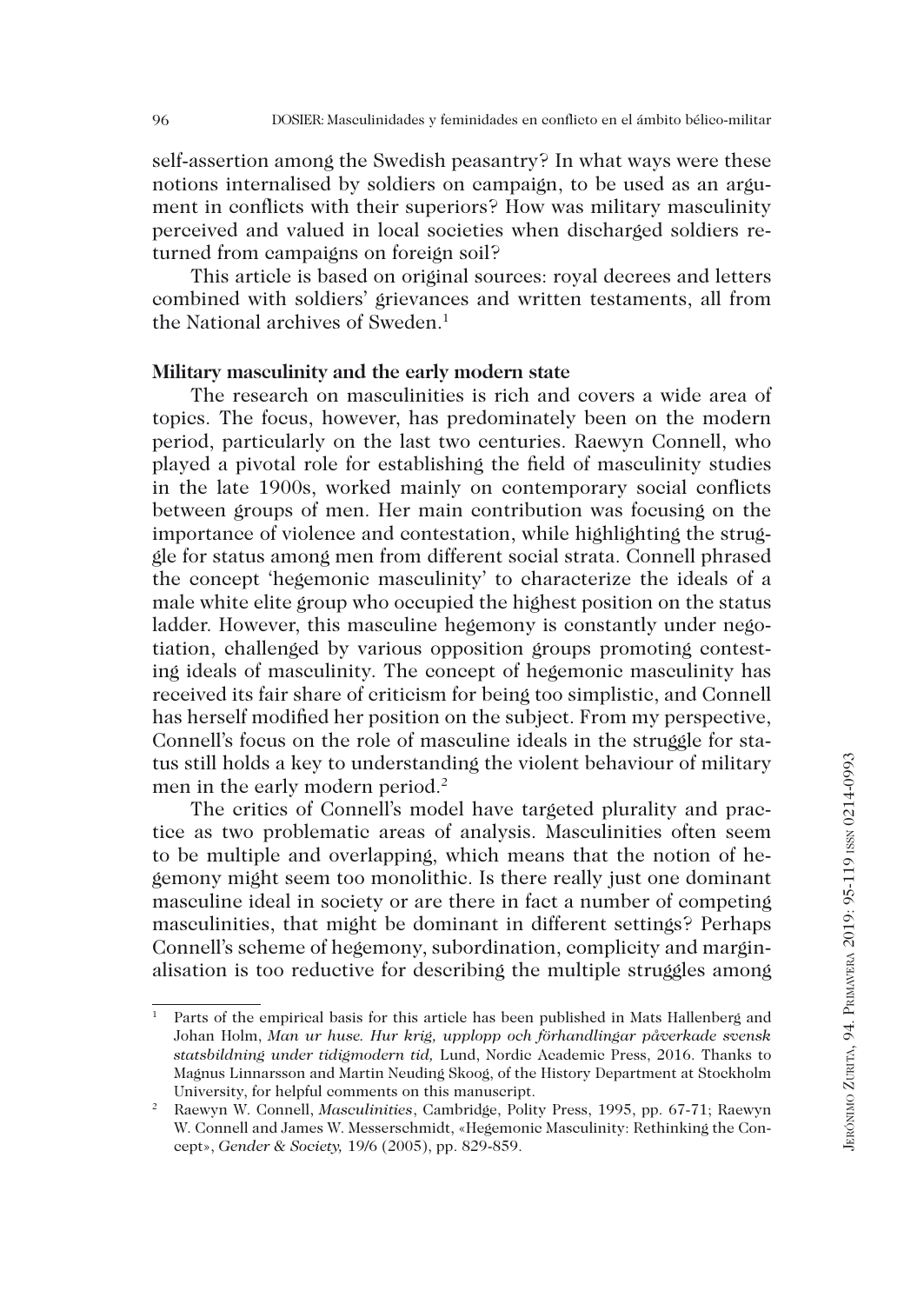men for status and recognition. Scholars have also reacted to the fact that Connell puts the emphasis on ideals rather than practices. From this position, the focus of the analysis should be what men *do* not what they claim to *be*. In a recent article, Ben Griffin has argued for the concept «communication communities» as a way to open up Connell's theory of hegemony to the historic diversity and multiple practices of masculinities. Historians should study communities as social settings, where masculine ideals are articulated as collective norms and social practices. These structures are often specific for a certain place or environment, and provide the individual with restrictions as well as possibilities.3

Inspired by Griffin's article, I propose to study military masculinities in three social settings that correspond to the notion of distinct communication communities. *First*, I study the propaganda of the king, directed towards tax-paying peasants as well as conscripted domestic soldiers. Swedish kings repeatedly evoked ideals of manliness, loyalty, and military capacity when addressing the different communes of the realm. This discourse may be analysed as a hegemonic ideal, internalised by soldiers through the common oath of fidelity. *Second*, I am interested in how soldiers, during long and arduous campaigns, negotiated and manipulated this ideal of manliness in order to secure benefits and improve their (often desperate) situation. The campaigns of the Russo-Swedish war (1570-1595) were long and wearying, and could only be accomplished at an enormous cost. Mutiny or desertion was the desperate way out, but many soldiers used their position to bargain for compensation and recognition from the king. *Third*, I will address the situation of demobilized soldiers. The violent military masculinity that might be considered hegemonic in the military setting was perceived of as highly problematic when the soldiers returned home.

My contribution will be to discuss how changing notions of masculinity influenced, and were influenced by, the formation of fiscalmilitary states during the sixteenth century.4 Raewyn Connell has described the early modern period as the time when a new, violent notion of masculinity was established; first in the colonial periphery then later in the European centres of power. This ideal eventually served to strengthen the patriarchal order as well as the emerging power of the centralised state.<sup>5</sup> Connell's view of the early modern is backed up by

Jerónimo Zurita, 94. Primavera 2019: 95-119 issn 0214-0993

JERÓNIMO ZURITA, 94. PRIMAVERA 2019: 95-119 ISSN 0214-0993

<sup>3</sup> Ben Griffin, «Hegemonic Masculinity as a Historical Problem», *Gender & History*, 30/2 (2018), pp. 377-400.

<sup>4</sup> On the concept fiscal-military state see Christopher Storrs, «Introduction», in *Idem* (ed.), *The Fiscal-Military State in Eighteenth-Centuy Europe: Essays in Honour of P.G.M. Dickson*, Farnham, Ashgate, 2009, pp. 12-14.

<sup>5</sup> Raewyn W. Connell, *Masculinities*, *op. cit.,* pp. 186-191.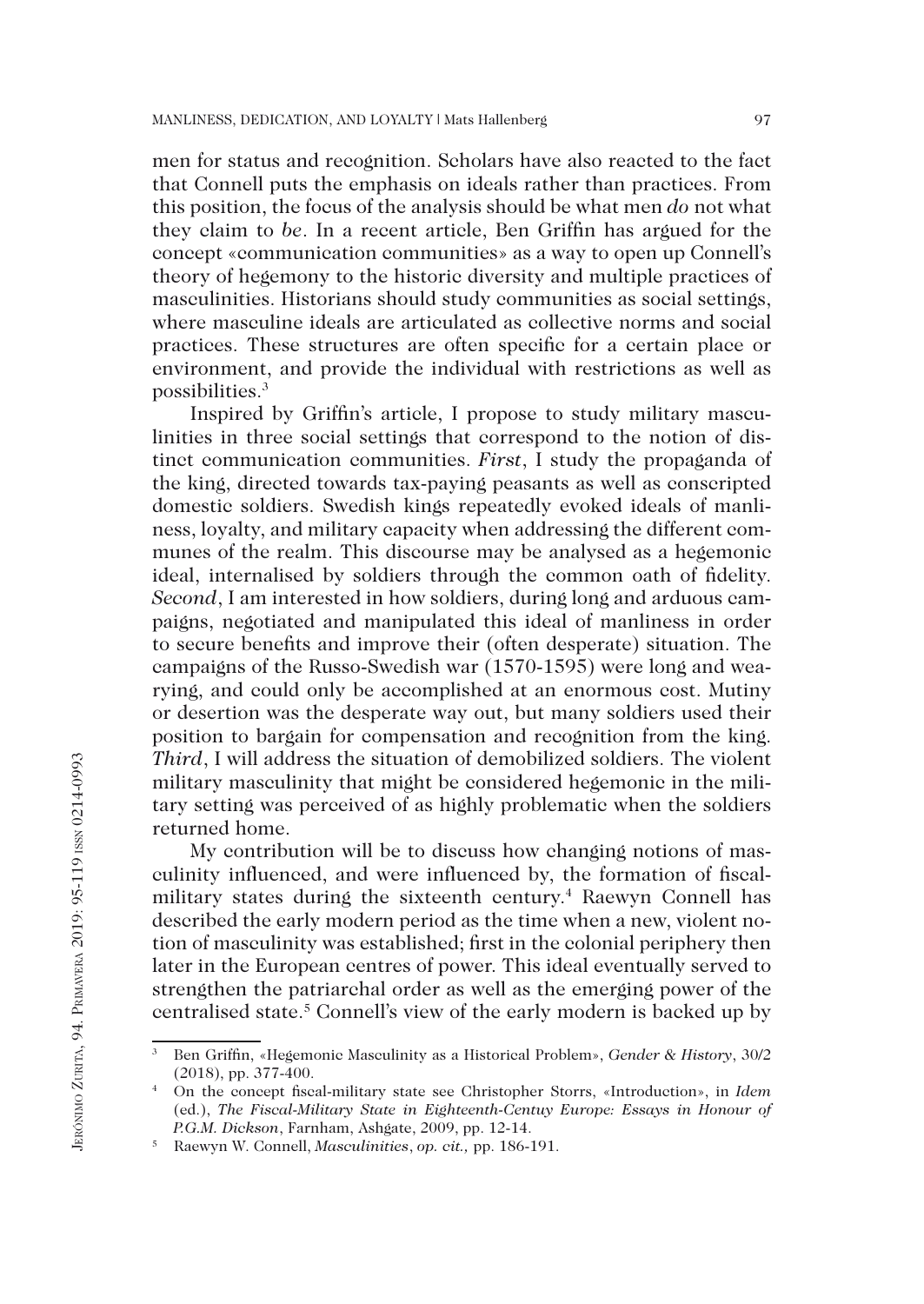substantial scholarship who have demonstrated that violent notions of masculinity played a pivotal role in the social and political upheavals of Reformation Europe.6

By the end of the medieval period, the military dominance of the mounted, aristocratic knight was effectively over. Although the aristocratic culture of chivalry still held sway at the princely courts, the rising strategic value of heavy infantry was mirrored in the aggressive culture of the German *Landsknechte*. The impact of professional troops of trained foot soldiers was particularly strong in Northern Europe, where rulers employed mercenary bands to establish military forces that were less dependent on the domestic elites. However, the troops deployed in military campaigns also contained urban and rural militias, recruited by rulers to fill the ranks behind the hired professionals. B. Ann Tlusty has thoroughly investigated how the civic ideal in early modern Germany was closely linked to a martial ethic where male householders both owned and carried weapons, and knew how to use them as well. This violent culture was actively encouraged by the state, who depended on local militias to sustain public order in town and country while occasionally deploying them in regular warfare. Although Tlusty focuses on urban militias, she argues that similar ideals were relevant in the peasant communes as well.<sup>7</sup>

The Vasa kings of sixteenth-century Sweden incorporated the peasant militias into the military organisation to form the nucleus of the royal army. These infantry units were recruited locally, and they were transformed into regular, provincial regiments during the following century. The Vasa kings relied on a core of mercenary elite troops, supplemented by regular troops consisting of conscripted peasant soldiers. In addition, the rulers continued to mobilize local militias to fight alongside regular troops on several occasions. Martin Neuding Skoog has demonstrated the details of this slow and cumbersome process, which in effect meant that the Swedish army was constructed «from below» by utilizing the military capacity of the peasant com-

Pieter Spierenburg (ed.), Men and Violence: Gender, Honor, and Rituals in Modern Eu*rope and America*, Columbus, The Ohio State University Press, 1998; Alexandra Shepard, *Meanings of Manhood in Early Modern England*, Oxford, Oxford University Press, 2003; Scott H. Hendrix and Susan C. Karant-Nunn (eds.), *Masculinity in the Reformation era*, Kirksville, Truman State University Press, 2008; Mats Hallenberg, «The Golden Age of the Aggressive Male? Violence, Masculinity and the State in Sixteenth-Century Sweden», *Gender & History*, 25/1 (2013), pp. 132-149; Gunner Lind, «Arms, War and the Early Modern Concept of Manliness», in A. Ahlbäck and F. Sundevall (eds.), *Gender, War and Peace: Breaking up the Borderlines*, University of Eastern Finland, Joensuu, 2014, pp. 108-119.

<sup>7</sup> B. Ann Tlusty, *The martial ethic in early modern Germany: Civic duty and the right of arms*, New York, Palgrave Macmillan, 2011, pp. 6-10.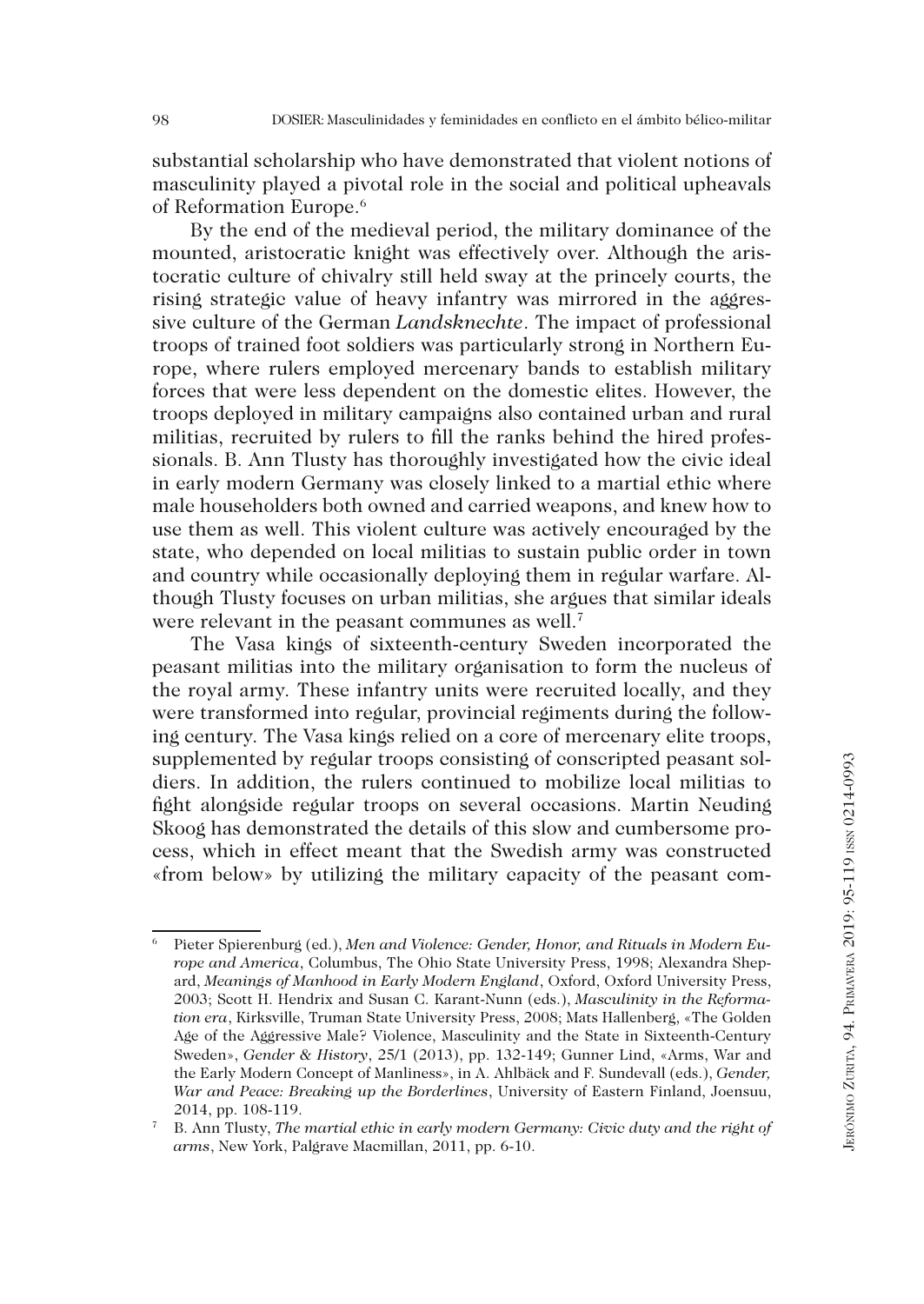munes.8 I argue that this makes Sweden an interesting case of study, as the conscripted peasant soldiers were expected to embrace a new military identity while still retaining their status as male householders. Swedish rulers did encourage violent notions of masculinity, but they wanted to harness this ideal to their own imperial project. The peasant soldiers brought with them notions of manliness, autonomy, and capacity for violence that had underpinned their status in local society. My ambition is to analyse what happened when the recruited soldiers also had to internalize the military ethos promoted by their superiors in the royal army.

Why focus on military masculinity? Jeff Hearns has argued that there is not one but multiple military masculinities. However, he also holds that it is important to analyse the dominant constructions at any historical moment. There is also a close connection between the state and militaristic identities that makes the armed forces a special arena for social power, and an obvious place to look for patterns of domination. Further, it may be argued that armies are coercive structures who create tension with other institutions in the larger society. Soldiers must be induced into fighting and this makes it all the more interesting to study the construction of military masculinities during the period of the first great wars.<sup>9</sup>

Ilya Berkovich has studied the military motivation of soldiers in eighteenth century armies. He stresses that military service was a process of socialisation, were soldiers gradually internalized the values of their superiors and their brothers-in-arms in order to function as loyal soldiers in the king's army. Berkovich argues that this socialisation into a broader military culture was often successful. Experienced soldiers, having accepted the desired identity, then turned into agents of socialisation themselves. The culture of honour in the military corps was also the result of a horizontal process, where common soldiers adapted to norms and values shared by their peers.10 It seems reasonable that similar mechanisms were at work in the Swedish army two centuries before, when commanders had to train and discipline peasant recruits to perform side by side with experienced mercenary soldiers. However, the acquired military ethos might easily turn to a disadvantage when the discharged soldier returned home and had to face the norms and demands of the established householders in peasant society. This

<sup>8</sup> Martin Neuding-Skoog, *I rikets tjänst Krig, stat och samhälle i Sverige 1450-1550*, Stockholm, Bokförlaget Augusti, 2018, pp. 355-427.

<sup>9</sup> Jeff Hearn, «Foreword: On men, women, militarism, and the military», and Marcia Kovitz, «The roots of military masculinity», in Paul R. Higate (ed.), *Military Masculinities: Identity and the state*, Westport, Conn., Praeger, 2003, pp. xi-xv and 7-8.<br><sup>10</sup> Ilya Berkovich, *Motivation in war: The experience of common soldiers in old-regime* 

*Europe*, Cambridge, New York, Cambridge University Press, 2017, pp. 169-172.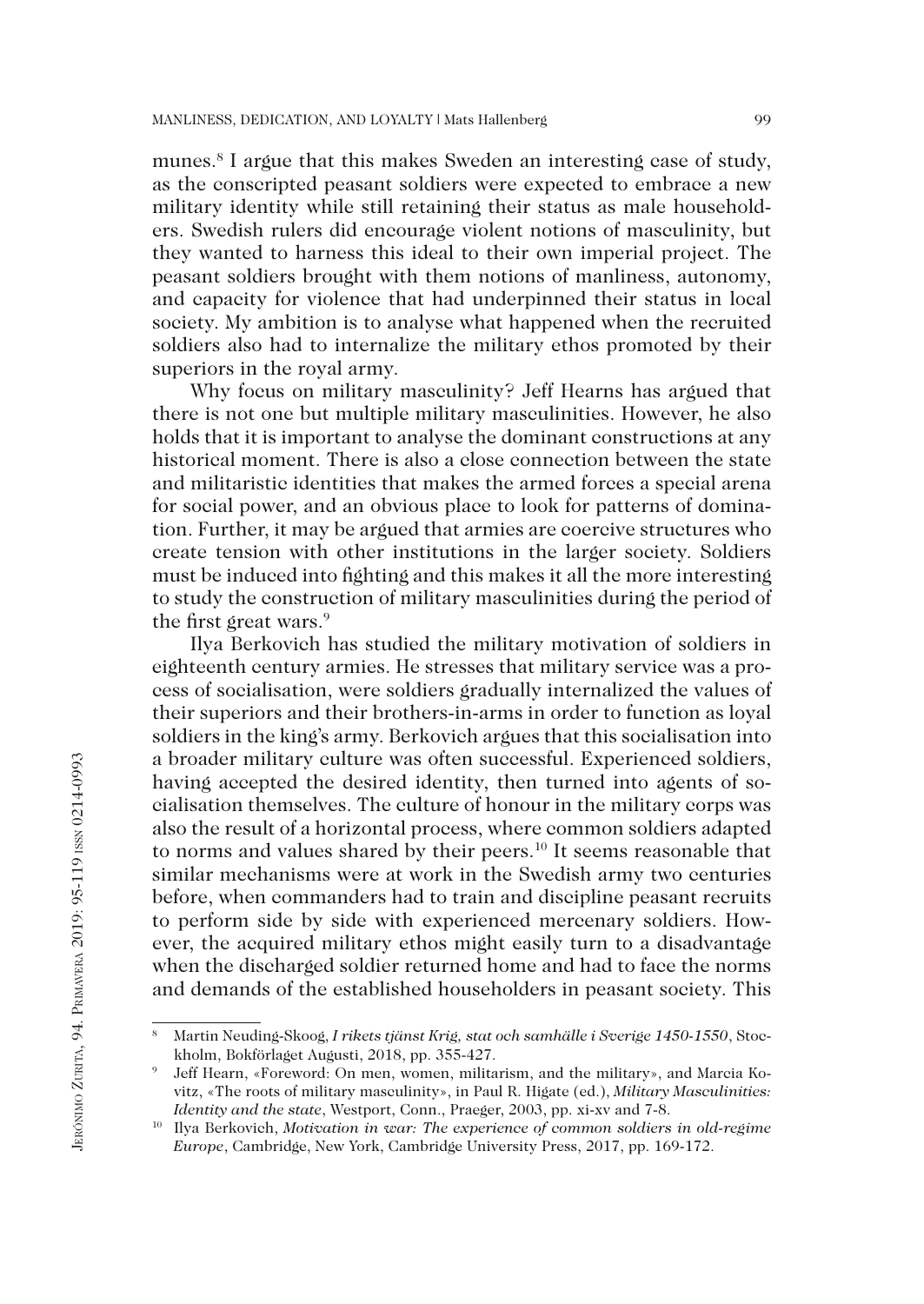clash between conflicting ideals cannot be fully explored in this article. However, I will discuss some examples that indicate how military identity did function in different communicative communities.

#### **Sixteenth-century Sweden: from civic strife to military expansion**

At the beginning of the early modern period Sweden was a conflict-ridden society where various power contenders –royal, aristocratic and ecclesiastical– competed with each other for political and social influence. The increasing scale of domestic conflict meant that peasant and urban militias were mobilized to take an active part in these struggles, being recognized as political subjects capable of understanding and acting on behalf of the realm. When Gustav I (Vasa) was elected king in 1523, he set out to consolidate his position by attacking the wealth and power of the Holy Roman Church as well as curbing the independence of the provincial aristocracy. In 1544, he made the national diet declare the crown hereditary with the Vasa dynasty, thereby effectively establishing the first domestic royal dynasty in Sweden for two hundred years.<sup>11</sup>

For the purpose of this article, I want to highlight two important moments in Swedish history. In 1542 the peasants of southern Sweden rose in open rebellion against the king. The uprising was led by Nils Dacke, a common leaseholder from the border province of Småland. Although Gustav I eventually managed to crush the rebels with a combined force of noble cavalry and hired mercenaries, the conflict had wide implications. During the conflict, Gustav I started to mobilize militiamen from other parts of the realm to support his cause. The king continued to recruit peasant soldiers to fill the ranks of the royal troops even after Dacke and his men were soundly defeated in 1543. The militiamen were offered a cash payment and were then enrolled in provincial infantry units where they received rudimentary training. At the diet in 1544, the king enforced a decision to augment these local troops with new recruits, and transform them into a standing army of peasant soldiers. In effect, the new infantry units functioned as reserve troops. The soldiers supported themselves on their own farms, ready to be mobilized in case of military conflict. Although their military

<sup>11</sup> Michael Roberts, *The Early Vasas: A History of Sweden 1523-1611*, Cambridge, Cambridge University Press, 1968; Jan Glete, *War and the state in early modern Europe: Spain, the Dutch Republic and Sweden as fiscal-military states, 1500-1600*, London, Routledge, 2002, pp. 174-212; Gary Dean Peterson, *Warrior Kings of Sweden: The Rise of an Empire in the Sixteenth and Seventeenth Centuries*, North Carolina, McFarland & Co., 2007, pp. 33-66.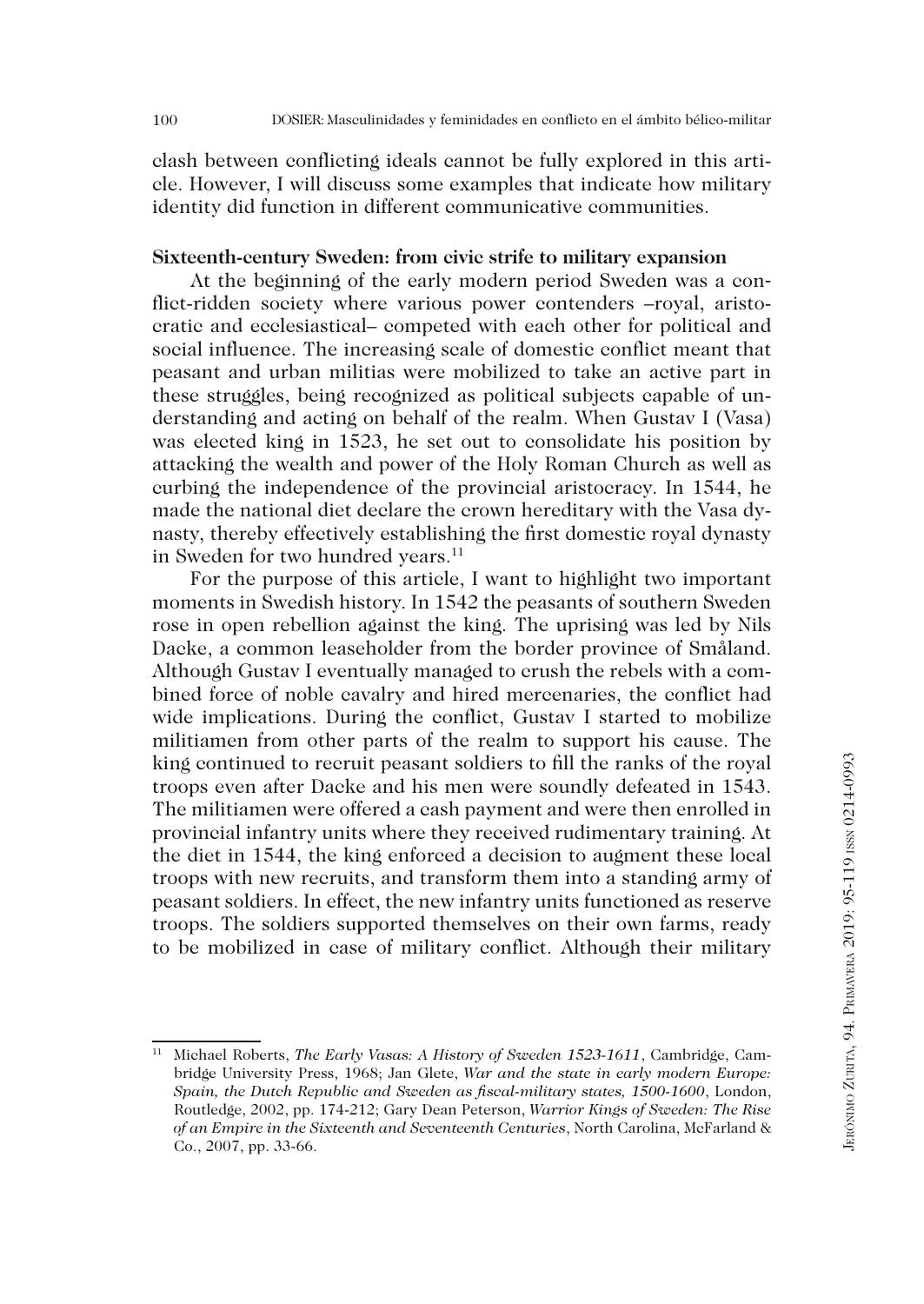capacity might have been shaky at first, they would constitute the backbone of the Swedish army in the wars to come.12

Another crucial event occurred in 1560, when the important trading city of Reval (Tallinn) approached the Swedish king, the burghers pleading for protection against tsar Ivan of Muscovy. The young monarch Erik XIV (r. 1560-1568) responded by sending a small army unit to man the fortress in Estonia, and this was the start of a long process of Swedish expansion on the eastern side of the Baltic Sea. While Swedish kings began to look eastwards for territories to conquer, this inevitably placed them at odds with rulers in Russia and Poland. Professor Sven A. Nilsson has labelled Swedish history between 1560 and 1720 as «the period of the great wars», when armed conflict became the normal condition and times of peace were few and short. With Jan Lindegren he also coined the term «military state» to characterize how the Swedish state organized the economy to pay for expansionist war projects. Up until the mid-seventeenth century, Swedish rulers conquered new territories in the east, in the south and in the north. The Swedish intervention in the Thirty Years' War marked the peak of the country's military aggression, and made Sweden one of the protecting powers in the Westphalian peace treaty of 1648 (together with France).<sup>13</sup>

Not all the wars were successful. The first great struggle for power in the Baltic region, the Northern Seven Years' War (1563-1570) between Sweden, Denmark and Lübeck, ended with a humiliating defeat. Although the Swedish ceded no territory, the peace treaty of Stettin stated that the Swedish monarch must shoulder the full responsibility for starting the war. King Johan III (r. 1568-1592) was compelled to pay a huge ransom to the Danish king Frederick II in order to retrieve the important fortress of Älvsborg on the west coast of Sweden.14 The seemingly endless struggles of the Russo-Swedish War (1570-1595) did

<sup>12</sup> Lars Olof Larsson, «Gustav Vasa och den "nationella" hären», *Scandia*, 33 (1967), pp. 250-269; Mats Hallenberg, *Kungen, fogdarna och riket. Lokalförvaltning och statsbyggande under tidig Vasatid*, Eslöv, B. Östlings bokförlag Symposion, 2001, pp. 194-202; Neuding Skoog, *I rikets tjänst*, *op. cit.,* pp. 453-477.

<sup>13</sup> Jan Lindegren, «The Swedish "Military State", 1560-1720», *Scandinavian Journal of History*, 10 (1985), pp. 305-336; Sven A. Nilsson, *De stora krigens tid. Om Sverige som militärstat och bondesamhälle*, Uppsala, Uppsala University Press, 1990, pp. 9-28; Jan Glete, *War and the State*, *op. cit.,* pp. 181-200; Mary Elizabeth Ailes, *Courage and grief: Women and Sweden's Thirty Years' War*, Lincoln, University of Nebraska Press, 2018.

<sup>14</sup> Robert I. Frost, *The northern wars: War, state, and society in northeastern Europe, 1558-1721*, Harlow, England, Longman, 2000, pp. 23-43; Jason Edward Lavery, *Germany's northern challenge: The Holy Roman Empire and the Scandinavian struggle for the Baltic, 1563-1576*, Boston, Brill Academic, 2002; Mats Hallenberg, «A state of Aggression? Swedish peasant elites and the art of bargaining during the Nordic Seven Years' War (1563-1570)», in Ulla Koskinen (ed.), *Aggressive and Violent Peasant Elites in the Nordic Countries, 1500-1700*, Cham, Palgrave Macmillan, 2016, pp. 145-170.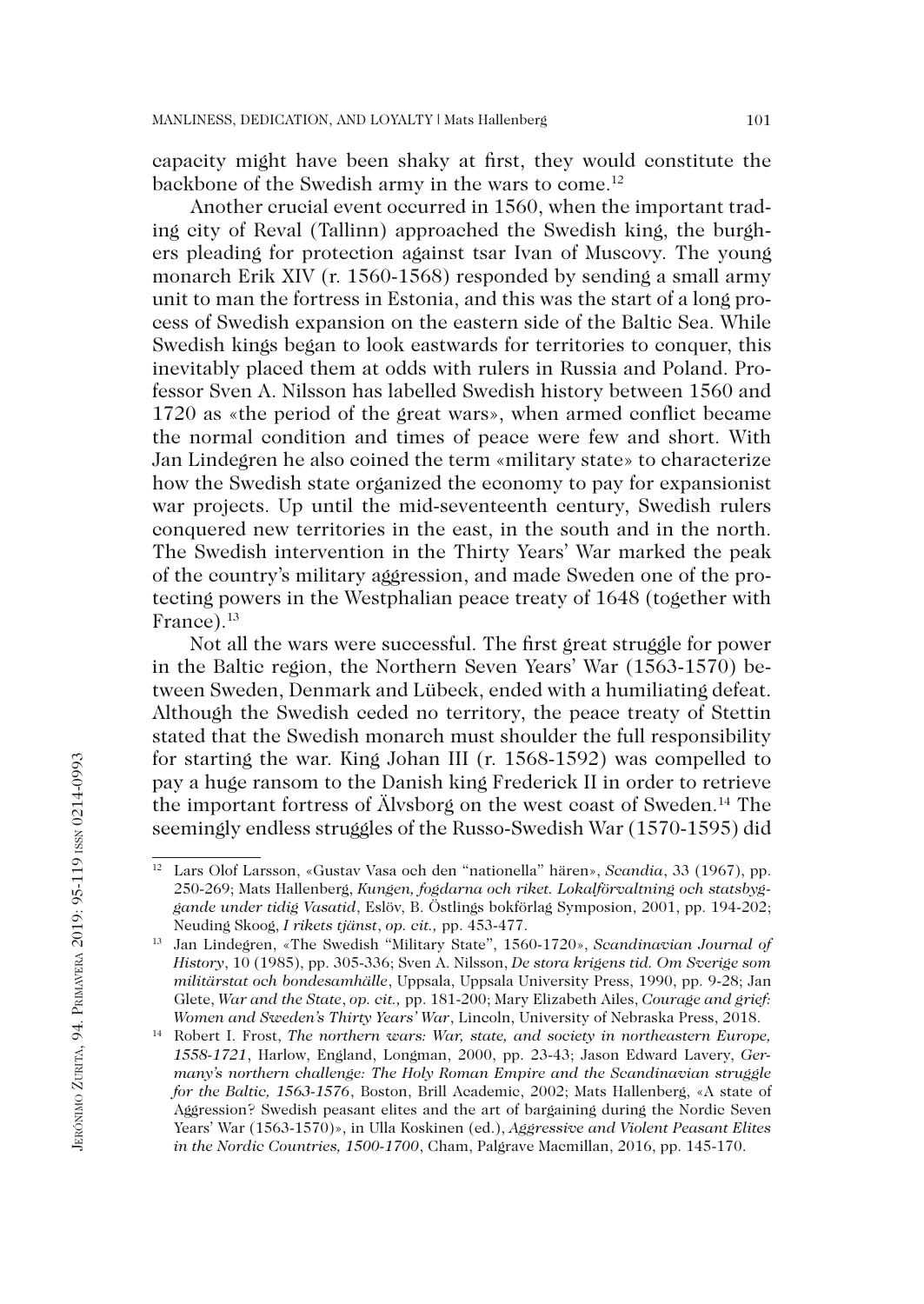provide the Swedish rulers with new territories in the east. This, however, could only be achieved at enormous cost.15

The wars of the late sixteenth century marked an important shift in Swedish military strategy: from defensive operations in the border regions, to aggressive campaigns far into enemy territory. This period also saw a decisive turn towards mass conscription. The great wars were fought primarily by infantry troops consisting of peasant soldiers, commanded by officers stemming from the same rural background. Thus, Sweden's imperial project depended on the sons and grandsons of former militiamen entering into military service and placing themselves under royal command.<sup>16</sup> In the next section, I will demonstrate how the Swedish monarchs made this mass mobilization possible by promoting ideals of manliness and aggression.

### **Manliness and conquest: The royal propaganda**

The Northern Seven Years' War got off to a kick-start in 1563 when, after a longer period of preparing for conflict, Danish troops attacked and conquered the border fortress Älvsborg in the province of Västergötland. Erik XIV of Sweden responded by advancing into the Danish province of Halland but failing to take the important port-town Halmstad. The war continued in this way for several years, with both sides conducting regular army campaigns ravaging the countryside in the border provinces. The war scene was concentrated in the southern and western parts of the Swedish realm, but there were also military operations in the more sparsely populated areas of the north as well as large-scale naval warfare in the Baltic Sea.<sup>17</sup>

Importantly, the war against Denmark could be described as a just war against a well-known foreign invader, who (once more) wanted to subjugate the Swedes. For Erik XIV, the first-ever Swedish ruler to inherit the crown by his birthright, the war meant an opportunity to prove himself a worthy military leader. His first attempt to lead his troops personally against the enemy in 1563 ended in some kind of an anti-climax. Erik returned hastily to Stockholm before the campaign against Halmstad was under way, and rumours had that the king

<sup>15</sup> Lars Ericsson Wolke, *Johan III. En biografi*, Lund, Historiska Media, 2004, pp. 246-310.

<sup>16</sup> Mats Hallenberg and Johan Holm, *Man ur huse: Hur krig, upplopp och förhandlingar påverkade svensk statsbildning i förmodern tid*, Lund, Nordic Academic Press, 2016, pp. 247-268.

<sup>17</sup> For a detailed description of the military operations see Bertil C:son Barkman, *Kungliga Svea Livgardes historia, Band II: 1560-1611*, Stockholm, 1939, pp. 48-177, 230- 268. On maritime warfare see Ingvar Sjöblom, *Svenska sjöofficerare under 1500-talet,* Malmö, Universus Academic Press, 2016.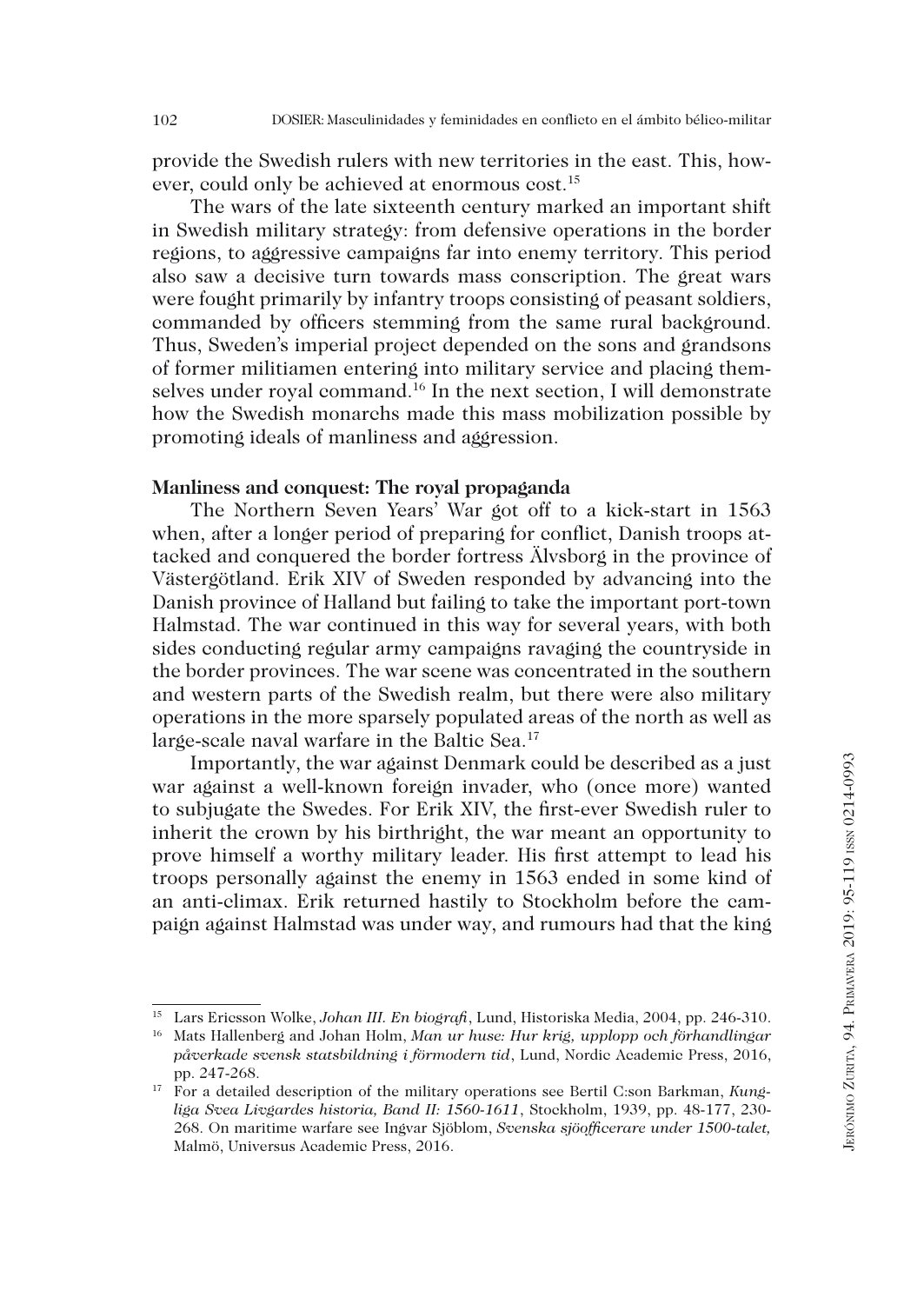had lacked the courage to face the enemy.18 He had his revenge when he led the attack against the Danish town of Ronneby the following year. The campaign achieved its purpose, the town was stormed by the Swedish army, and the king described his victory in triumphant terms in a proclamation to all his subjects. Erik XIV boasted of having ordered his troops to «burn, plunder and kill all that came in their way between Lyckå castle and Ronneby». According to the king, the ravaging would continue until local women approached the Swedes to plead for mercy. The Swedish troops then took the town of Ronneby by storm and Erik described the conquest in expressive words:

First there was a great murder [...] they [the enemy troops] were all slaughtered by the cavalry that we commanded to the place […] so that the water in the river became red from blood of all the dead bodies.<sup>19</sup>

For the Swedish king then, prowess in battle was the mark of greatness, and military conquest a sign from God that he was capable of leading his people. The violence in Ronneby was justified by the claim that the people there had supported the Dacke rebels against Gustav I some twenty years before. Although Erik XIV might have treated the conflict as a personal project to prove his manhood in aggressive combat, he needed the support of the Swedish peasantry to achieve his purpose. Therefore, the king supplemented the military campaigns by a string of proclamations to the peasant communes, urging them to support the royal troops with provision and transport, but also by providing militiamen for strengthening local defence.20

In general proclamations, the king called on commoners from every part of the realm to prove their manliness and assist the armed forces. The fact that most of the regular troops stemmed from rural backgrounds served to promote solidarity from the peasant communes. When demanding an extra tax in kind from the peasants of Västergötland in 1563, Erik XIV argued that they should provide the goods willingly, while they all «had friends and relatives in the service of the realm».21 In the following spring the king ordered the commoners in the Northern provinces to help recruiting more soldiers for

<sup>18</sup> Erik Jöransson Tegel, *Konung Erics den XIV:s historia*, Stockholm, Utg av Anders Anton v Stiernman, 1751, p. 108.

<sup>19</sup> «Proclamation to all common men in the Swedish realm», 15/9, 1564, Riksregistraturet (RR), 1564:2, fol. 169, National Archives of Sweden (RA). For the expedition against Ronneby see Erik Vejde, «Erik XIV och ödeläggelsen av Ronneby 1564», *Scandia*, 2/1 (1929), pp. 54-64.

<sup>&</sup>lt;sup>20</sup> Letters to various districts: Vadsbo 3/9, Östbo 8/9, Skånings etc 9/9, Bergslagen 11/9, Dalsland 12/9.

<sup>21</sup> RR, 3/9 1563, RR, September 1563, RA.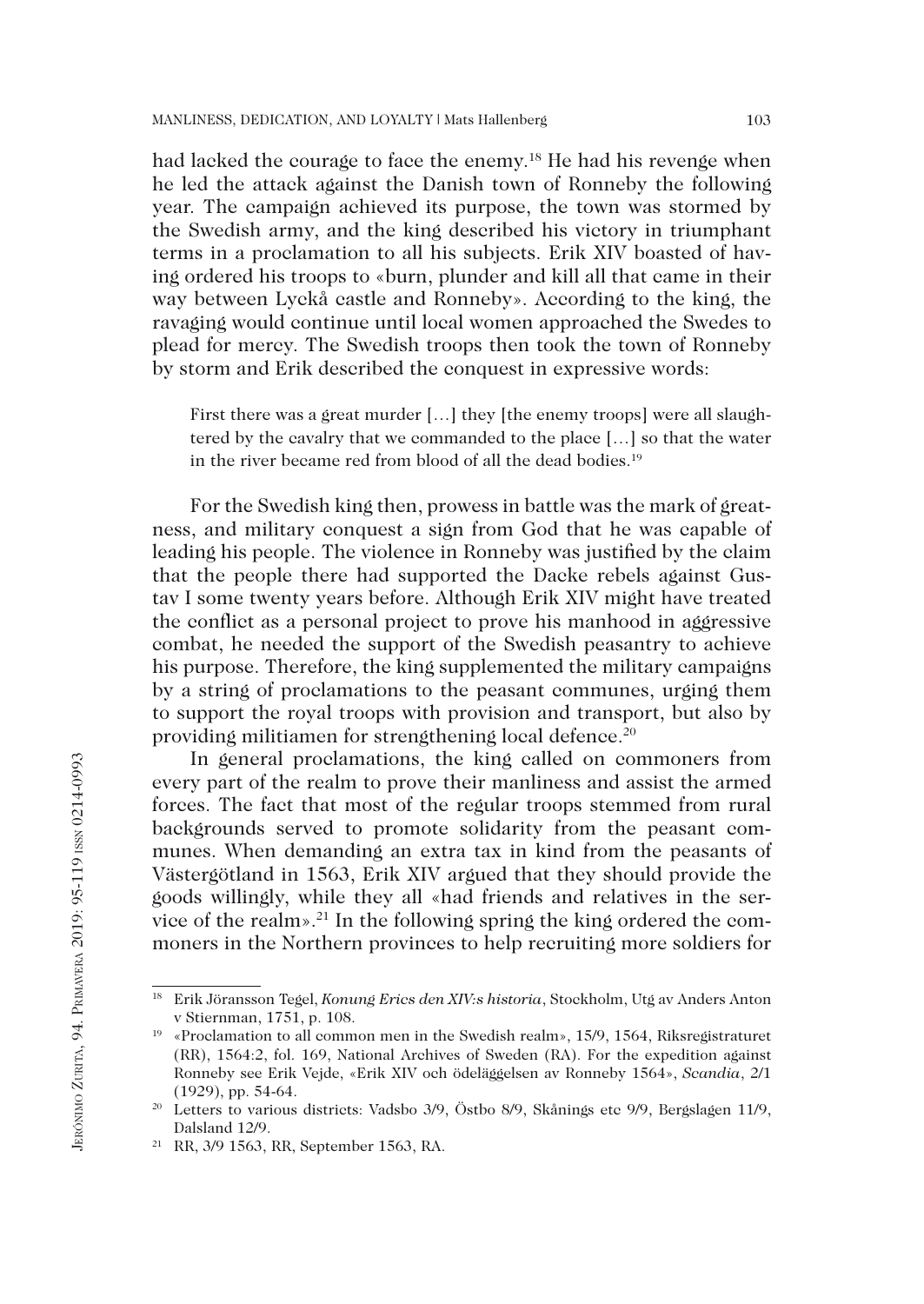the regular army troops. He explained that he preferred Swedish men in his army, so that the allotted payments would benefit the realm rather than filling the pockets of foreign mercenaries.<sup>22</sup> The Swedish monarch assured his subjects that those who fell fighting for their fatherland would achieve eternal bliss. Military service and loyalty to the king was also an obligation to God. Regular praying days, when the priests had to read royal proclamations on the necessity of war in all the churches of the realm, served to strengthen the connection between national sentiments and religious ideology. These churchly gatherings would remain the main outlet for royal propaganda for the following centuries.23

The discourse of mobilization addressed the peasants as masculine, God-fearing Swedish men with the wit and sense to act for the good of the realm. However, military mobilization entailed more than fancy words. Erik XIV combined the frequent appeals to aid the fatherland with explicit threats for those who refused to heed the call up or even assisted the enemy.<sup>24</sup> The practices of conscription relied on a mix of patient persuasion and brute coercion. When the officer Knut Haraldsson came to the Northern provinces to recruit more soldiers in 1564, the peasant freeholders of Hälsingland at first refused, claiming that they had already agreed to several conscriptions and now lacked both the money, the means and the men to contribute. Knut Haraldsson tried to appeal to the peasants' manliness and sense of solidarity: he argued that their masculine honour, as well as their status as loyal subjects, would suffer if they refused to help the Swedish soldiers fighting in Norway. Eventually, the peasants of Hälsingland agreed to form a posse of every third man, but only on condition that the conscripted soldiers still left in the province joined the militiamen for the campaign.25

The freeholders in the province of Ångermanland proved even more difficult to persuade, so Knut Haraldsson had to revert to harder measures. He rounded up the peasants in three groups and ordered them to draw lots to decide on who would follow the army campaign:

 $22$  To Gästrikland, Hälsingland, Ångermanland and Medelpad on conscriptions, RR, 22/5 1564, RA.

<sup>23</sup> RR, 5/6 1564, RA. Similar messages: to the bishops of the praying day 21/4; to the archbishop on thanksgiving 1/9; to master Peder in Kalmar 12/6 and 7/12; RR, 1563, RA. On war propaganda and religious services see Anna Maria Forssberg, *The story of war: Church and propaganda in France and Sweden in 1610-1710*, Lund, Nordic Academic Press, 2016.

<sup>&</sup>lt;sup>24</sup> To the commoners in Västbo, RR, 26/8 1564, RA. To Gustav Olsson on deserters in the districts of Mark and Kind, RR, 12/1 1564, RA.

<sup>&</sup>lt;sup>25</sup> Knut Haraldsson later stood trial for treason, accused for letting the prolonged negotiations delay the army campaign. The protocol was published as *Historiska Handlingar 13:1, Konung Erik XIV:s nämnds dombok*, Stockholm, 1884, pp. 146-151.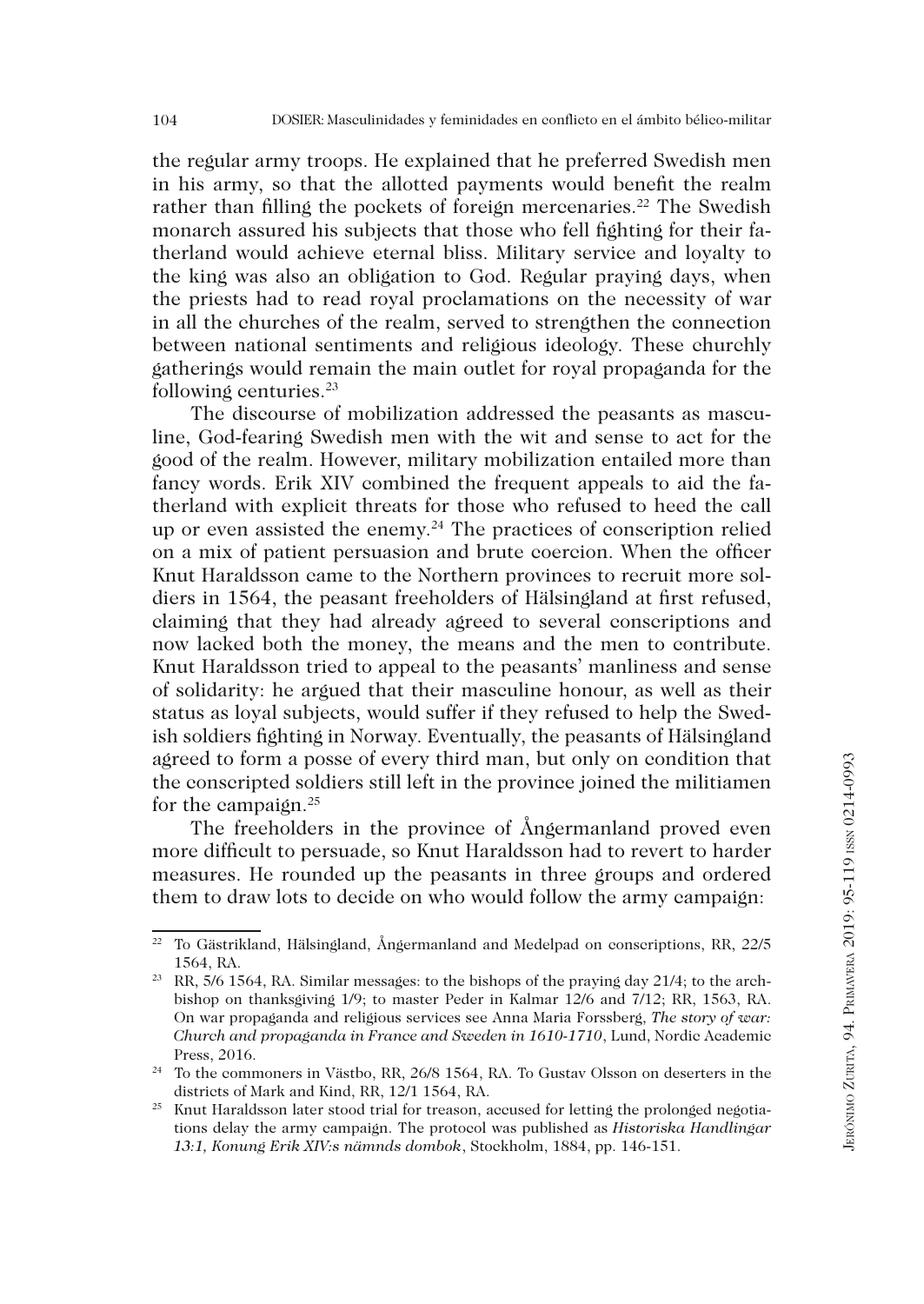The man who lost the lottery then had to get himself ready, or else there would have been great rioting among the common men, and one would have been struck dead by the other.<sup>26</sup>

The army commander thus forced the Ångermanland peasants to provide militiamen by pitting one man against the other. On top of this, Knut Haraldsson demanded that all the farmsteads in the province that still had more than one able-bodied man working back home would be subject for further conscriptions. However, the bargaining with the commoners over military contributions had dragged on for weeks, and the militiamen from the neighbouring province of Dalarna failed to turn up altogether. The peasants had turned their backs on the commanders, claiming that they preferred to fight by their own homes rather than «die of starvation and hunger in front of another man's door». Eventually, the proposed army campaign against Norway had to be called off altogether.<sup>27</sup>

The Swedish monarch did in fact deliver a double message to the peasant freeholders. From the beginning of the war, the king urged them to help conscripting their sons and farmhands so that they would not have to go to war themselves. As the war dragged on, the regular troops had to be reinforced and soldiers replaced by new recruits. On top of that, Erik XIV repeatedly called upon local militias to fill the ranks in both defensive positions and on army campaigns. Small wonder that discontent grew in the local communes as the conflict wore on. The common foot soldier Nils Larsson lamented this state of affairs in the summer of 1566, when charged of treason in front of the king's high court. Nils boldly claimed that the king was now conscripting women and farm girls, since all the men had been taken away.

Such measures will only cause widespread trouble, for when the peasant can no longer rely upon his wife or his daughter, you may expect nothing else than rebellion and discord.<sup>28</sup>

This assertion was of course untrue, but it probably does represent widespread feelings of anger and defiance over the rising costs of incessant war. Nils's statement also points to another component of the masculine ideal: for the peasant freeholder, protecting his women and

<sup>26</sup> «Vilken lotten föll uppå, måtte då vara vederrede, eljest hade vuxit ett uppror den menige man emellan, så att den ene hade slagit den annen ihjäl inbördes». *Historiska handlingar 13:1*, *op. cit.,* p. 148.

<sup>27</sup> Mats Hallenberg, «A State of Aggression?»*, op. cit.*

<sup>28</sup> 'Så måtte och därutav eljest allt obestånd sig förorsake, att när bonden icke skulle nyttja sin hustru eller dotter, hade man intet förmode annat än uppror och tvedräkt'. *Historiska handlingar 13:1, op. cit.,* p. 246.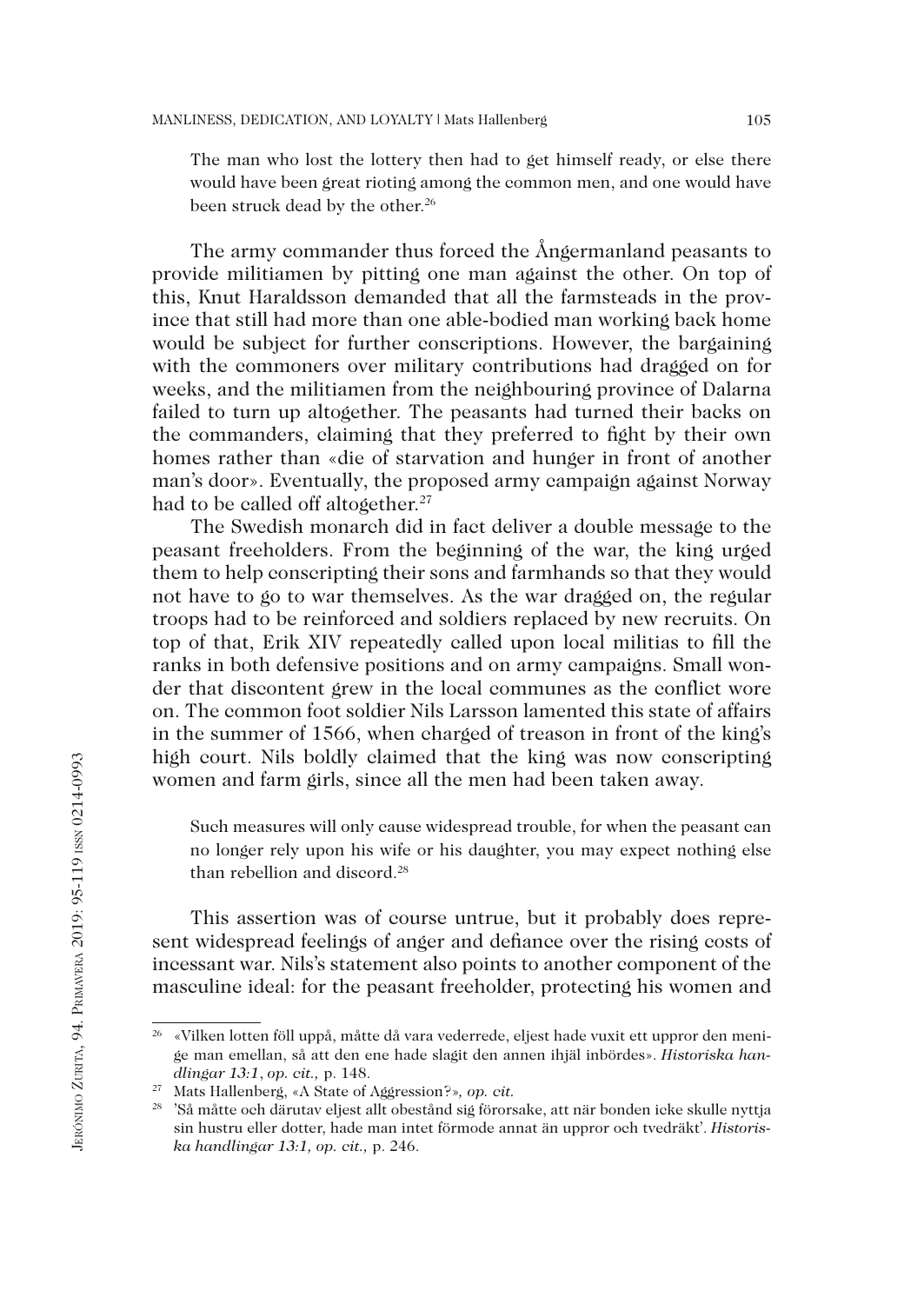his farmstead was just as important as proving loyal to the king and capable of defending the realm. There was a recurring tension between the men called out to do the actual fighting, and the established householders who remained back home to see to their crops and pay their taxes. The peasant soldiers, meanwhile, had to negotiate their position of being masculine warriors in the royal army with the more civic ideals of peasant authority being expressed in Luther's catechism.29

Nils Larsson's prediction eventually came true when duke Johan, the younger son of Gustav I, disposed of his brother Erik and claimed the throne for himself in 1568. Johan III sued for peace, and eventually succeeded in ending the Nordic Seven Years' War in 1570. By this point, however, Sweden was already at war with Russia and Johan had to remove his troops from the southern front and ship them over to the eastern side of the Baltic. The conflict with Russia would continue for the next twenty-five years, posing enormous military and logistic challenges. The war scene focused on the recently acquired province of Estonia, and the campaigns were fought with regular troops while peasant militias from central Sweden could not be called upon to fight outside of the realm.30 The Russian war posed a political problem: Erik XIV had described the conflict with Denmark as defending the realm against an aggressive intruder, but king Johan faced the problem of motivating his soldiers to fight for new territory far away from their native provinces. The rank and file of the Swedish army consisted of conscripted peasants that had to be shipped over the Baltic Sea. The royal propaganda inevitably came to focus on dynastic ambition, but horizontal solidarity between the provinces of the realm remained important.

Johan III needed to present himself as a sovereign of peace and therefore blamed tsar Ivan for starting the war and refusing to stop the hostilities. The King asserted his will for peace, and described Ivan IV as the «muscovite tyrant» who hated the realm and wanted to spill the blood of honest Swedish men.31 Johan claimed that the fighting in Estonia was defensive in its nature and therefore a just war. The tsar would not stop with conquering Reval; if successful the Russians would soon threaten the provinces in Sweden and Finland as well. Therefore, the war in the Baltic was a matter of promoting the welfare of the realm. All Swedish men must rally to aid the king's subjects in Estonia, who would suffer under Russian rule.<sup>32</sup>

<sup>29</sup> For peasant masculine ideals in Early modern Sweden see Kekke Stadin, *Stånd och genus i stormaktstidens Sverige*, Lund, Nordic Academic Press, 2004.

<sup>30</sup> Bertil C: son Barkman, *Kungliga Svea Livgardes historia, II*, *op. cit.,* pp. 269-323.

 $31$  Royal letter on the contribution, RR, 27/7 1576, RA; to the commoners of Västergötland, RR, 16/4 1575, RA.

<sup>32</sup> RR, 31/8 1575. To the bailiffs in Norrland, RR, 9/8 1576, RA.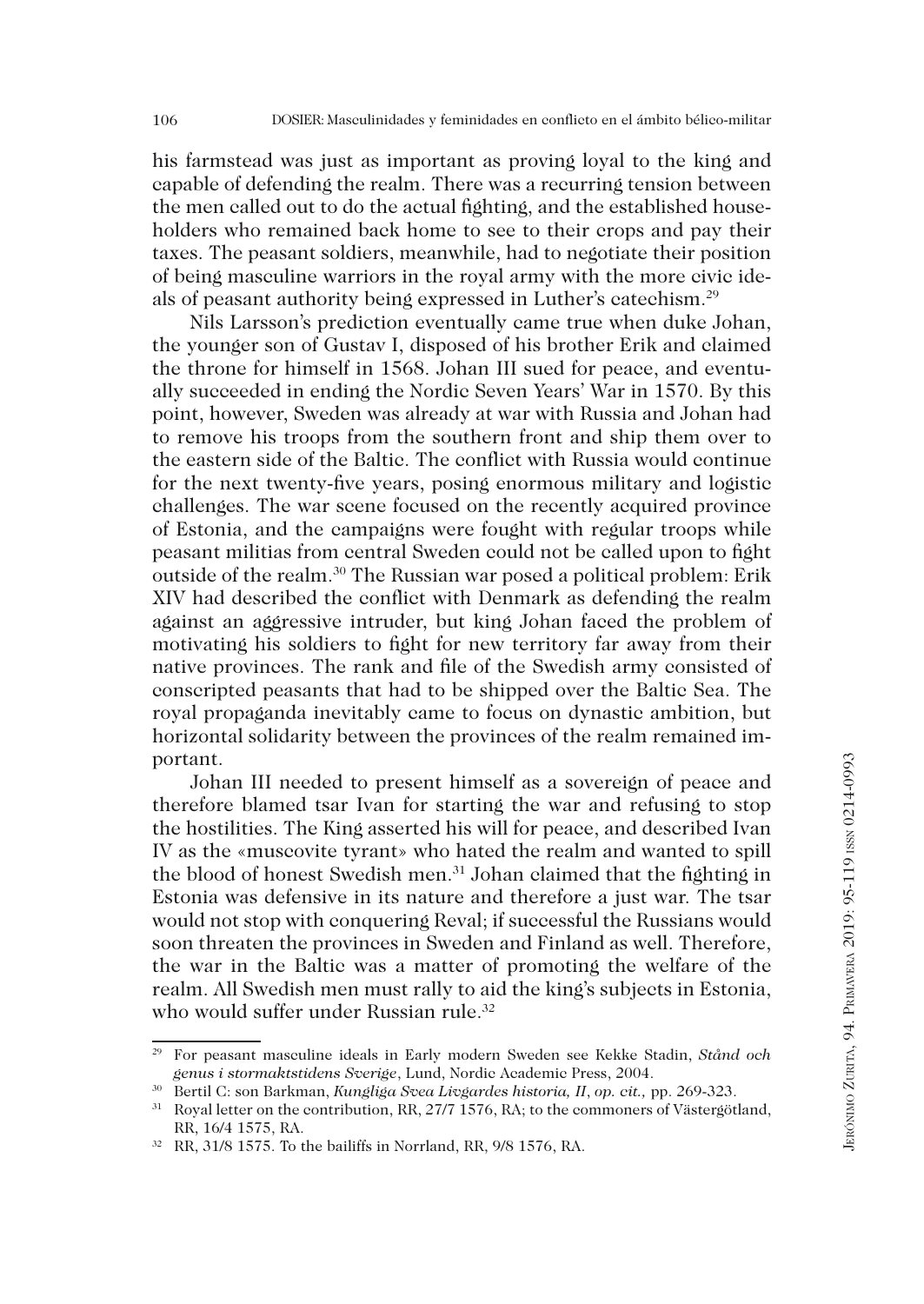From 1580, the Swedish troops succeeded in conquering new territory in Ingria and Carelia. For Johan III, triumph in war bore testimony of the loyalty and masculinity of all Swedish men. At the diet of 1587, the king declared that the Swedes must hold on to the conquered lands at any cost:

Many capable Swedish men have sacrificed their lives for these castles and fortresses that have now been conquered and placed under the Crown of the Swedish realm. […] Therefore, we cannot give them away, to the shame and disgrace of all Swedes. We will instead strive to hold them, which will be accomplished as long as we Swedish are united and avoid domestic strife and insurgence.<sup>33</sup>

The royal propaganda weaved together military masculinity, rights of conquest and the dynastic claims of the Vasa family into a strong argument for territorial expansion. The glory of the realm was ultimately dependent on the manliness of the peasant soldiers. Even in his later years, Johan III claimed to be a fearsome warrior who would lead his troops to battle and «pull the Russian beard».<sup>34</sup> While that never happened, the belligerent discourse of manliness and conquest was diffused to the army commanders and, by the oath of allegiance, to the officers and the common soldiers. The commander Pontus de la Gardie declared his ambition to conquer as much land as possible to put them under Swedish rule, and the other officers expressed similar views. The lust for war booty also played a part in the drive for territorial expansion.35 I will now focus on the soldiers who were conscripted and then sent away to fight for their king in foreign territories: how and in what ways did they internalize the discourse of masculine prowess and how did they express this ideal when dealing with their superiors?

## **The misery of military campaigns: rights and obligations**

To some men in local society, military service might well have presented an attractive opportunity. They received some cash payment after enlisting, had to undergo some rudimentary training on a

<sup>33</sup> «Thett hafve månge redelige svenske män satt sitt lif till för the landh och fäster, som nu äre intagne och under Svergies rikies crono liggie […]. Kunne vi förthenskull them inthet bortgifve, oss Svenske till evig skam och neso, uthan vi ville heller beflita oss om them att beholla, hvilket vell ske kan, ther vi Svenske äre samhollig och taghe oss till vara för inbördhes krig och upror». Report from the King's speech to the estates, *Svenska riksdagsakter*, serie 1, afd. 1, 2:2, Stockholm, 1891, pp. 743-746.

<sup>34</sup> The King's speech to the estates 7/3 1590. *Svenska riksdagsakter*, serie 1, afd. 1, 2:2, Stockholm, 1891, p. 901.

<sup>35</sup> Pontus De la Gardie to the king, 7/11 1580, the same to duke Karl, 9/6 1583; *Handlingar rörande Skandinaviens historia*, 36, Stockholm, 1855, pp. 241-253 and 302-309.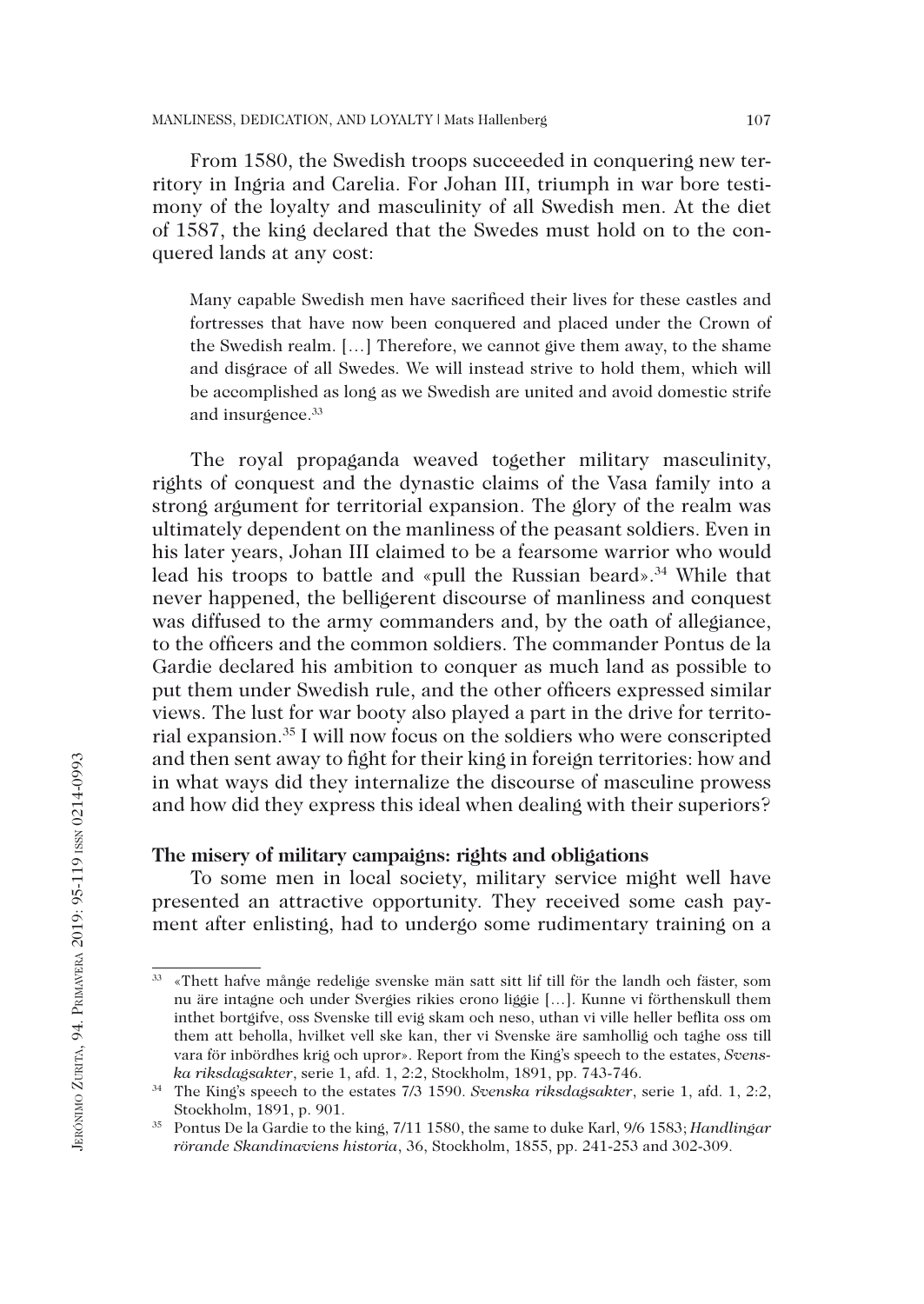regular basis, but for most of the year they could stay home tending to their own farmsteads. The peasant soldiers kept their own weapons and that probably singled them out from other men in local society. They all enjoyed the official status of being a king's man, which may have boosted their confidence and provided an asset in conflicts with their neighbours.

However, the long and gruesome campaigns far away from home were hardly popular with the common foot soldiers. A fair number of them escaped or failed to turn up when the call-up arrived, while those who could afford it hired a stand-in to fill their place in the ranks. In 1574, the army commander Sven Gästrike reported problems mobilizing foot soldiers in the Northern provinces for the expedition to Estonia. The experienced men who were supposed to form the core of his infantry unit preferred to stay away. Instead, they had hired «a host of incapable people» to do their job.<sup>36</sup> Documents from the royal archives present further evidence that the custom of hiring stand-ins had become widely spread. That same year, the vicar of Orsa in central Sweden and four peasants of his parish wrote a letter of verification for the hired foot soldier Olof Larsson. They stated that Olof had served faithfully for many years as a foot soldier in place of others. However, the men who hired him had now claimed back «their money, clothing and weapons» so Olof lacked the means to fulfil his duty for king and country. 37

Olof Larsson's letter demonstrates how established parishioners could act on behalf of a common soldier, illustrating the social bond between military men and the peasant freeholders. It also provides evidence that the landed peasants of Dalarna possessed the necessary means –weapons as well as ready cash– to hire stand-ins so that they did not have to go to war themselves. The system of hiring replacements had become something of an institution by the turn of the sixteenth century into the seventeenth. We have evidence that common foot soldiers demanded a collective vote of approval before accepting a new stand-in among their ranks. The system of hired stand-ins had become standard procedure in the Finnish part of the realm during the seventeenth century.<sup>38</sup>

<sup>36</sup> RR, 4/12 1572, RA.

<sup>37</sup> Letter for Olof Hansson, 29/12 1574, Strödda militiehandlingar, vol. F1, RA. Other examples include verification for Palle Persson of Nyekull, 11/6 1582; «The grievances of the footsoldiers from Småland» (no date), both in the same volume, RA. 38 Testimony for Håkan Jonsson, 6/5 1607, Strödda militiehandlingar, vol. F1, RA. Nils-Erik

Villstrand, *Anpassning eller protest. Lokalsamhället inför utskrivningarna av fotfolk till den svenska krigsmakten 1620-1679*, Akad., Diss. Åbo, 1992, pp. 219-228; Mikko Huhtamies, *Knektar och bönder. Knektersättare vid utskrivningarna i Nedre Satakunda under trettioåriga kriget*, Helsingfors, 2004.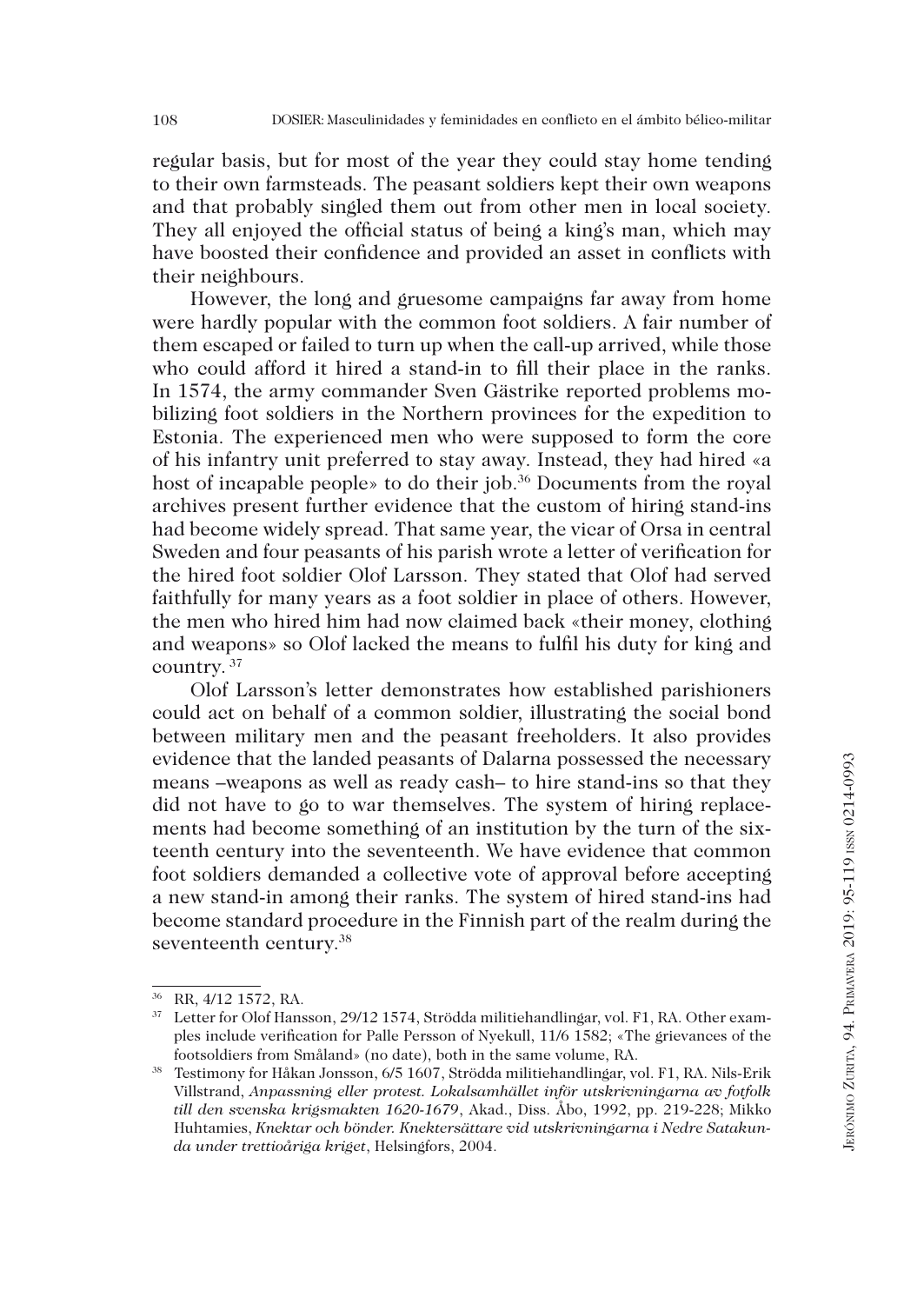The rural elites sometimes backed the unhappy soldiers wanting to escape from military service. The priest of Tolg from the southern province of Småland travelled in 1572 all the way to Stockholm to plead for the soldier Per Klausson. Guesting army troops had left Per's farmstead devastated, so the soldier needed the king's permission to return home to help restoring his property.39 A couple of years later, the peasants of Julita wrote to Johan III to plead for the peasant Per Olofsson. His son had been away for military service for several years, and the father was now old and lacked strength to support himself on the farm –let alone his son's wife and children–.<sup>40</sup> Mass conscription had its risks: The king wanted capable soldiers, but he also needed the peasants to farm their land and pay their taxes. And while the bulk of the soldiers had to support themselves on their own in times of peace, a large number had both property and family to worry about when doing service away from home.

The practice of war in the sixteenth century may be best described as a prolonged process of bargaining. Bailiffs bargained with peasants to retain more conscripts, commanders bargained with soldiers during mobilizations, the soldiers banded together to defend their rights. A recurring theme was the lack of resources in the army camp: no salary, scanty clothing, and precious little food. To argue for their rights soldiers repeatedly referred to their status as householders, responsible for their families and farmsteads.

In the summer of 1581, the soldiers of Nils Sonesson's infantry unit wrote a letter to the king begging him to release them from their service and let them return to their homes. The men claimed to have served for two years in Estonia without receiving any salary, and that there were rumours of a severe crisis back home:

Our homes are in a pitiful state, while God almighty have called our wives, children, and house servants away from us by pestilence, therefore our homesteads and property are now all but neglected.<sup>41</sup>

For this reason, Nils Sonesson's men needed the king's permission to return to Sweden and see on their own. However, they also promised that after this temporary release they would serve the king even better, «humbly offering our life and blood for His Royal Majesty

<sup>39</sup> Recommendation from Petrus Johannes, 12/6 1572, Strödda militiehandlingar, vol. F1, RA.

<sup>40</sup> Testimony for Per Olofsson i Tredsland, 20/7 1578, Strödda militiehandlingar, vol. F1, RA.

<sup>41</sup> Letter from Nils Sonesson's foot soldiers, 23/7 1581, Skrivelser till Konungen, Johan III, vol. 1, RA.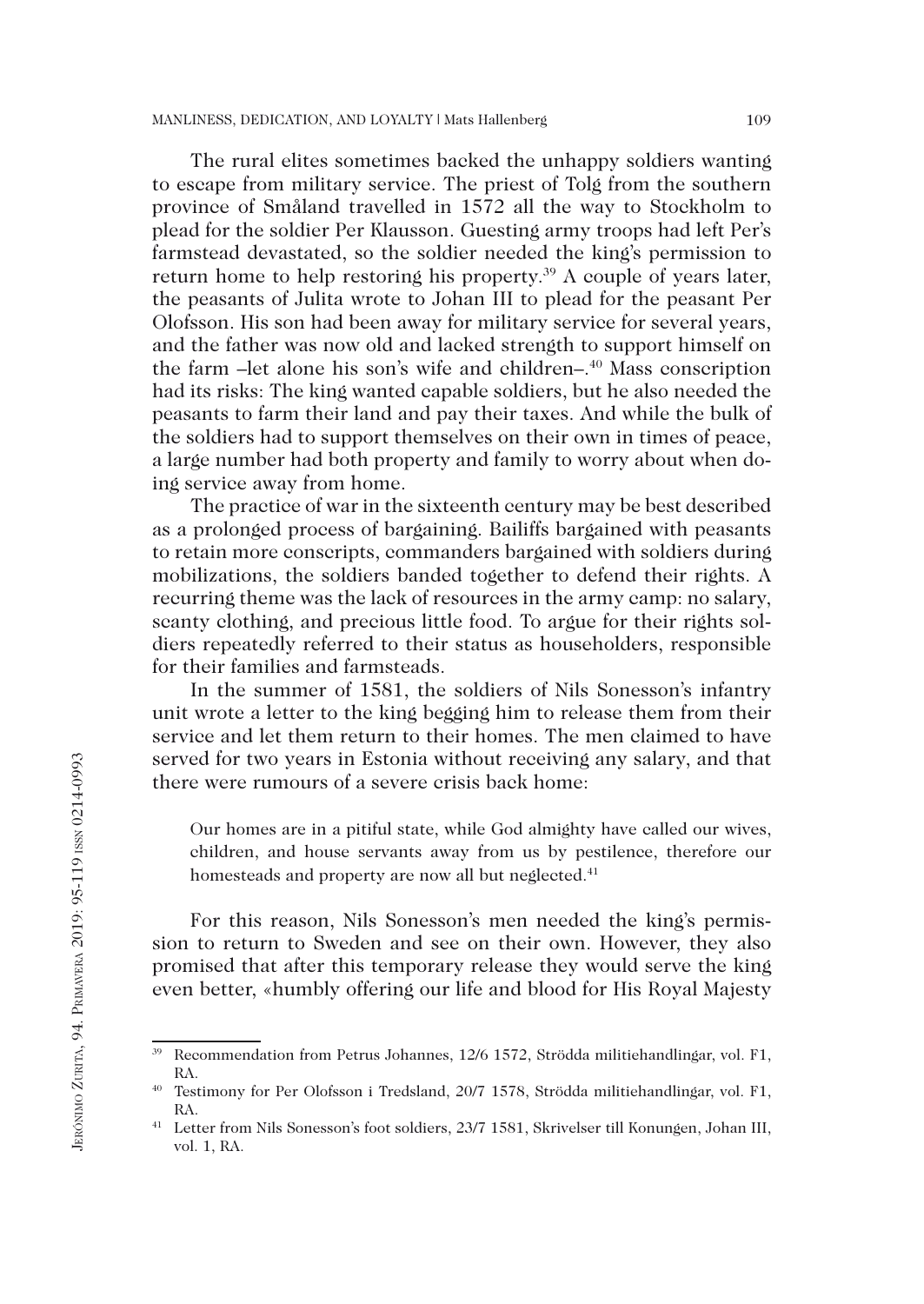and the Swedish Realm as long as we live».<sup>42</sup> Interestingly, the common foot soldiers referred both to their status as peasant householders and to their identity as men of combat. Their compatriots in Abram Nilsson's army unit, from the district of Möre in southern Sweden, wielded similar arguments when they tried to obtain relief from garrison service at Narva on the Russian border in 1582. They claimed to be the victims of injustice: while they had had to pack their things and leave for Estonia, their friends and neighbours had been able to do all the autumn work, harvest their crops and store all their grain and hay safely away. The poor foot soldiers argued that they lacked the means to hire any help for their wives and begged the king to grant them temporary leave, «unless we poor soldiers will perish along with our wives and children and all that we own».<sup>43</sup>

Like their compatriots in Nils Sonesson's company, the men from Möre only asked for a temporary leave that would allow them all the better to serve the king in the future. However, they also claimed to be ready to surrender their military status altogether if the king would prefer them «to stay at home and pay Your Majesty taxes and rents like we have done before».<sup>44</sup> Such claims address the conflict between the traditional temporary service of peasant militias and the permanent hardships endured by regular army units. To some of the soldiers deployed in war on the eastern side of the Baltic, privileges of tax exemption and military status probably carried less and less weight as the Russian conflict continued with no arrangements for peace.

The examples above demonstrate how the discourse of combat and loyalty to the king was intermixed with references to the duty and honour of the freeholding peasant. Military masculinity intermixed with the identity of being head of the households and responsible for the people back home. Discursively, the peasant soldiers positioned themselves as capable men, loyal soldiers *and* authoritative householders able to pay their taxes when needed. However, these ideals became at odds with each other when the military campaigns kept the soldiers away from home for long periods of time.

In the army camp or on military expeditions, loyalty within the group became more marked. Berkovich has described how the socialisation in army units was pivotal to the construction of military masculinity in the eighteenth century.45 This is also evident in the correspondence of Swedish soldiers of the Vasa period, who had to suffer long periods of campaigning in extremely harsh conditions. The

<sup>42</sup> From Nils Sonesson's foot soldiers, 23/7 1581, RA.

<sup>43</sup> Letter from Abraham Nilsson's foot soldiers, no date (1582), Skrivelser till Konungen, Johan III:1, RA.

<sup>44</sup> From Abraham Nilsson's foot soldiers, 1582, RA.

<sup>45</sup> Ilya Berkovich, *Motivation in war*, *op. cit.,* pp. 165-194.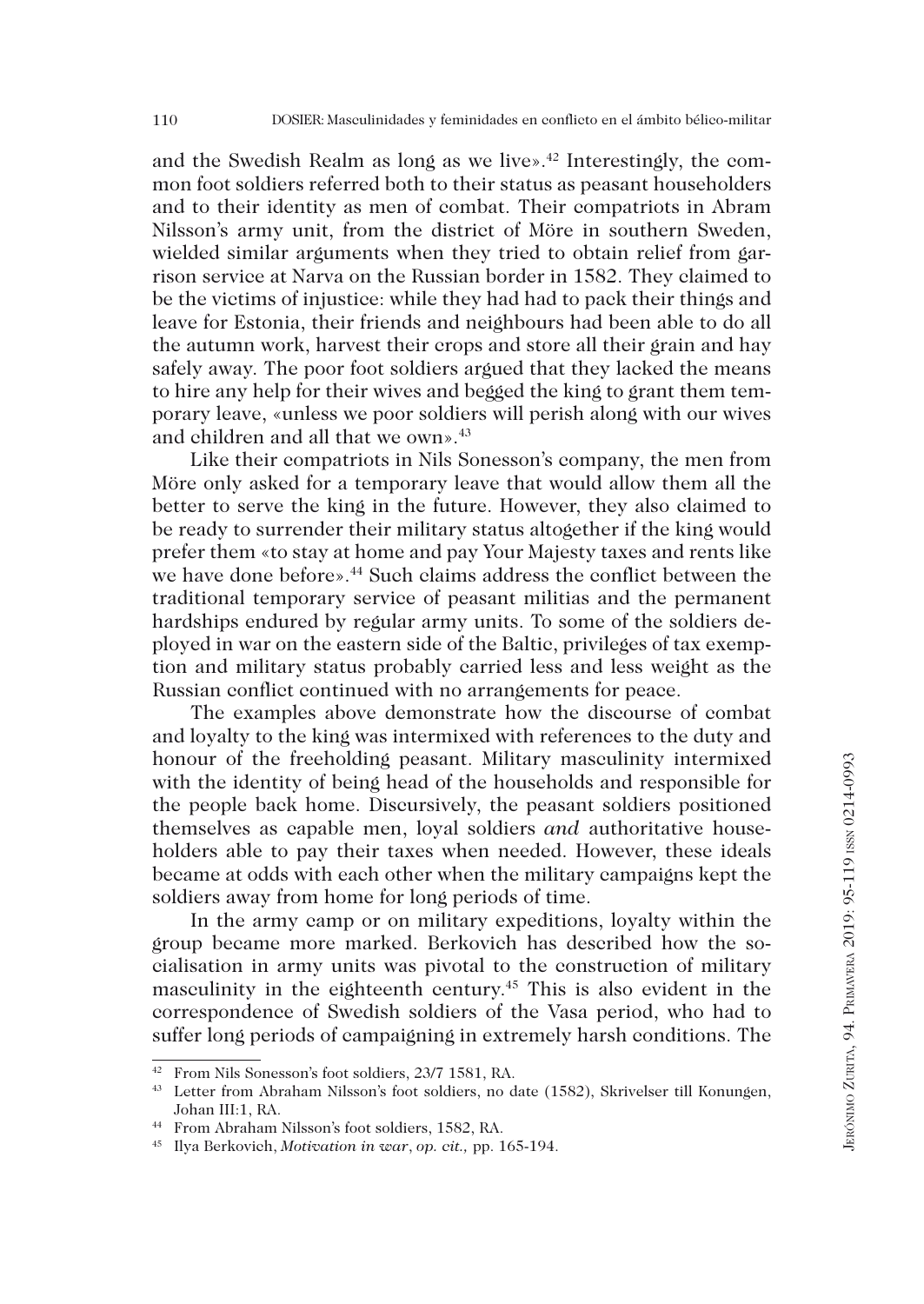common foot soldiers needed to band together in order to survive, and when opportunity appeared they collectively protested to the king. Military expeditions during the Russo-Swedish war were often hampered by troops obstructing marching orders unless offered appropriate compensation. The Swedish attack on the Russian fortress of Nöteborg [Shlisselburg, Schlüsselburg] in Carelia in 1582 had to be abandoned when officers and soldiers alike refused to participate. In a joint letter, the military men stated that they lacked both weapons and the necessary provisions. To prove their honest intention the soldiers referred to their oath of allegiance, and swore to sacrifice blood, life and property for the king when they received proper support. Johan III eventually had to allow the Swedish troops to return to their quarters on their side of the border, but he was not able to reach any lasting agreement with the Russians.46

Like so often happened with hired mercenaries, the domestic Swedish troops stuck together to enforce their claims. By explicitly referring to their oath of allegiance, they managed to stall the military operation while still maintaining their status as loyal servants of the crown. The king had to tread carefully: he would not risk a clampdown that might provoke a widespread mutiny. The story repeated itself in 1589, when both officers and common soldiers pleaded the king for bringing the war to an end and make peace with the tsar. This time, the noble and common officers wrote their own collective grievances expressing their loyalty and identification with the royal troops. They claimed that the war could not go on, while the troops were weary from years of service with insufficient provisions:

For it must be known to Your Royal Majesty their conditions and their repayment; how they have suffered willingly for 28 years the blood shed and the lives lost by many an honest Swedish man, and no Lord in Christendom could have better and more willing soldiers for that kind of support.<sup>47</sup>

The common foot soldiers followed suit it with complaints of their own. Their representatives asserted that the army remained loyal to the king, but they also insisted that they would not be able to engage in any combat with the Russians unless they received major reinforce-

<sup>46</sup> The grievances of the soldiers at Nöteborg, October 1582, Skrivelser till Konungen, Johan III:1, RA. The peace negotiations resulted in a temporary truce in 1583, prolonged in 1586. Bertil C:son Barkman, *Kungliga Svea Livgardes historia, II*, *op. cit.,* p. 313; Lars Ericson Wolke, *Johan III*, *op. cit.,* p. 259.

<sup>47</sup> «Huru godvillige de i 28 år med mongen ärlig svensk mans blod spillande och lifs latende hafver uthärdat och ingen herre i christenheten för sådant underhål bätre och välviligare krigsfolk hafva kan». Grievances from councillors, commanders and common officers, 5/9 1589, SRA, serie 1, afd. 1, 2:2, pp. 822-835.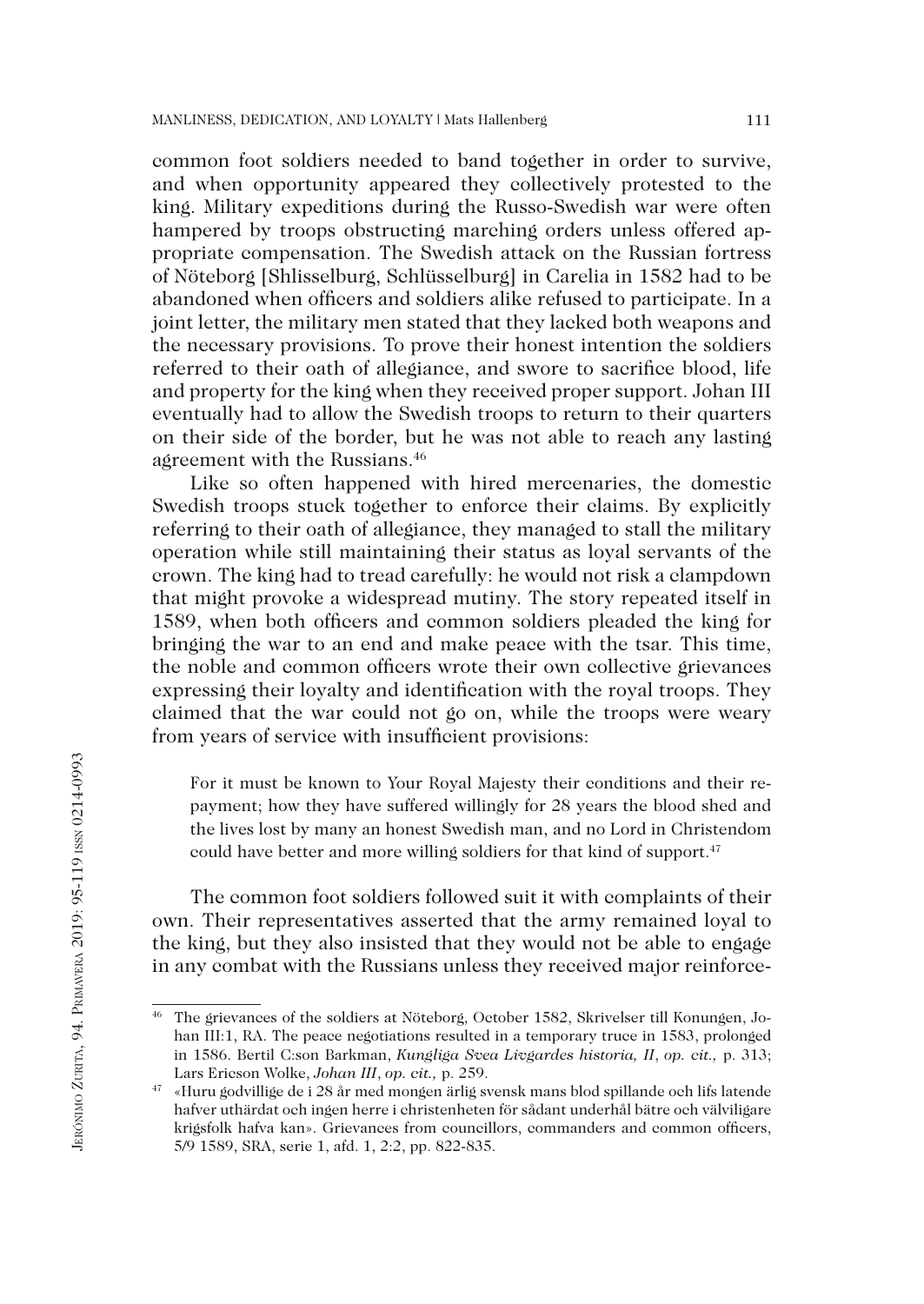ments from the Swedish side. The soldiers vowed that they would not stand down from this claim, even if it would cost them their lives.<sup>48</sup> Both the officers and the common soldiers referred to the manliness, integrity, and cohesion of the Swedish troops in order to back up their claims for a peace agreement. Their protests turned out to be of little avail given that war operations started again the following year.

The great wars of the sixteenth century operated by a constant process of negotiation. The troops joined together to claim their right and the army command had to listen to their demands. Military sociability and cohesion were crucial assets when trying to win support for their claims. Permanent service away from home probably served to strengthen the collective identity of the peasant soldiers. Concordance –to decide with one voice– was an important ideal in any traditional society. The peasant communes acted collectively when protesting against local or national authorities in order to avoid reprisals against individual members.49 New recruits brought this culture of bargaining with them to the military troops. The ideal of military camaraderie also extended to the army officers, most of which were of non-noble origin. In fact, there was a widespread understanding that the common foot soldiers should have a say in choosing their commanding officers. When Sigvard Jakobsson, commander of the foot soldiers at Kexholm, went lost during a war expedition in 1581 the remaining officers and foot soldiers wrote a letter to the king demanding a transfer of command to the second lieutenant, Staffan Mikkelsson.50

Army units could also rally together supporting their officers against false accusations. In 1582, two common soldiers from Dalarna accused their commander Lasse Jöransson of having misappropriated provisions during an army expedition. The rest of the officers, 28 persons from lieutenants to drummers and quartermasters wrote a letter to the king claiming that Lasse had done no such thing. They testified that their commander had always looked after them, even providing the troops with provisions at his own expense. His fellow officers also stated that Lasse Jöransson had always led his troops afield, proving himself in every way as an honest and capable soldier. The king must have been sympathetic to their claim, because Lasse remained in com-

<sup>48</sup> Complaints of the common foot soldiers cited by royal councillor Ture Bielke, SRA, serie 1, afd. 1, 2:2, pp. 852-854.

<sup>49</sup> Hugues Neveux and Eva Österberg, «Norms and Values of the Peasantry in the Period of State Formation: A Comparative Interpretation», in Peter Blickle (ed.), *Resistance, representation and community*, Oxford, Clarendon, 1997, p. 155-184; Kimmo Katajala, «Conclusions», in Kimmo Katajala (ed.), *Northern Revolts: Medieval and Early Modern Peasant Unrest in the Nordic Countries*, Helsinki, Finnish Literature Society, 2004, pp. 262-263. 50 Letter from Sigvard Jakobsson's foot soldiers, Kexholm 24/7, 1581. Skrivelser till Konun-

gen, Johan III:1, RA.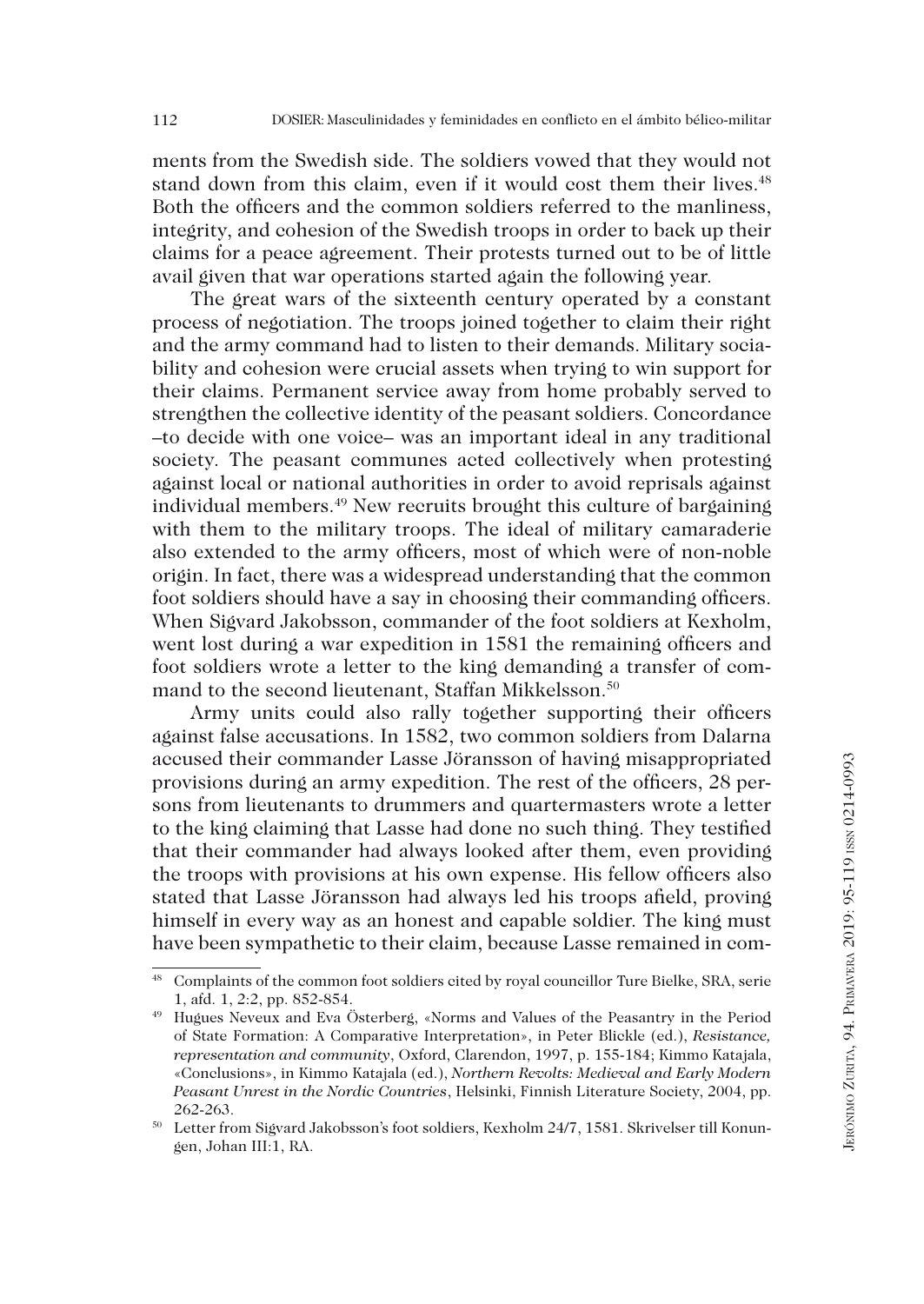mand of this infantry unit for several years on.<sup>51</sup> This case is especially interesting, while the foot soldiers from Dalarna were demobilized and had travelled back to their home province. Obviously, social cohesion and military identity remained important to these peasant soldiers even when repatriated to their home turf.

This section provides evidence that the belligerent masculine ideals promoted by the king was passed down to –and were also internalized by– army officers and common foot soldiers. We can of course not be sure if the soldiers fully believed in the military ideal or not. However, evidence suggests that many of them came to identify with the ideal of being «a strong and forceful soldier». Long army campaigns promoted this collective identity, of which willingness to sacrifice life and blood and meet the enemy in full combat were highly valuated components. Still, we have also seen that the common foot soldiers identified with being heads of households, compelled to look after their families and secure their property back home. The next section will discuss the possible conflict when the military men returned to local societies and had to adjust to the civic ideals of peasant communes.

## **Military men in local society**

Demobilized or fugitive soldiers produced a latent threat to peasant society throughout the early modern period. In the seventeenth century especially, runaway soldiers often played a leading part in riots and local insurrections.52 The regular soldiers of the previous century were supposed to have small farms or homesteads to return to when called out of service, and the monarch expected them to settle back to their lives as part-time peasants. Yet, as the war period dragged on, the king had to recruit young men of lesser status to fill the army ranks. Many of those had no secure position to return to when their services were no longer required. Straying bands of deserters sometimes caused havoc in local communities. In early 1573, Johan III received reports that a contingent of runaway soldiers was troubling the peasants in the Northern provinces, pillaging their stores and causing widespread discontent. The king reacted by ordering his local officials to arrest the culprits and send them back to the war scene. However, the Swedish monarch also offered to bargain with the deserters, suggesting that they send two men from every file to forward complaints

<sup>&</sup>lt;sup>51</sup> Testimony from the officers in Lasse Jöransson's army unit, Husaby parish in Dalarna, 5/11 1582; Krigshistoriska handlingar M 1277, RA. Gunnar Artéus, *Till militärstatens förhistoria. Krig, professionalisering och social förändring under Vasasönernas regering*, Stockholm, Probus, 1986, p. 151.

<sup>52</sup> This is demonstrated by Mats Hallenberg and Johan Holm's research, *Man ur huse*, *op. cit.,*  pp. 159-198. In the preceding centuries, the landed peasants had been dominant in local risings against the crown; Kimmo Katajala (ed.), *Northern revolts*, *op. cit.,* pp. 265-266.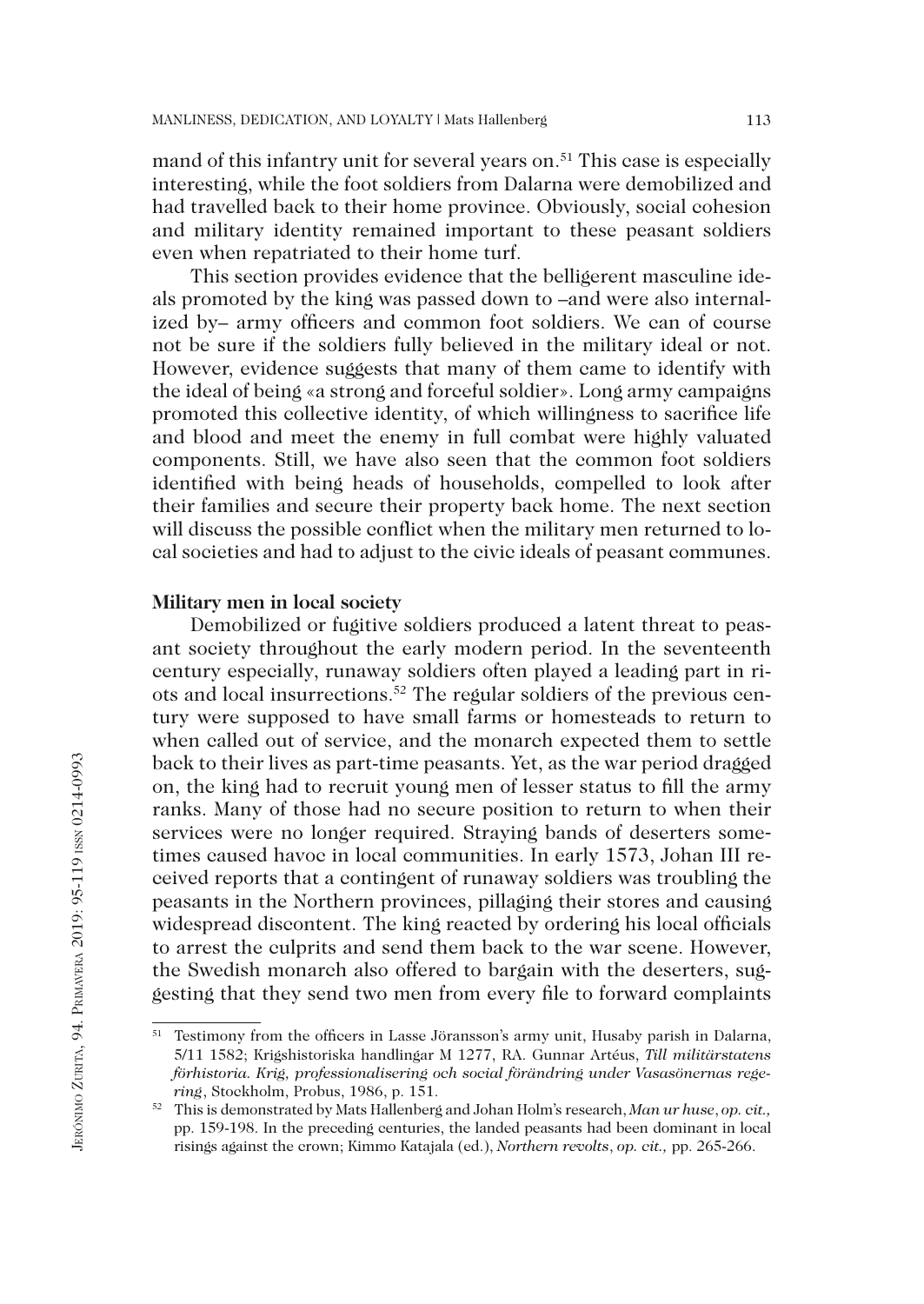and negotiate their terms for returning to service. Johan III was painfully aware that he lacked the resources to discipline his warriors, for he pleaded with the local peasants for assistance.53 The king addressed the Finnish peasantry with similar words that same year, demanding that the commoners must use «all their strength and power» to help royal officials return fugitive soldiers to their army units.54

Johan III tried to encourage his soldiers by offering them tax exemptions and temporary leaves from service. Such privileges were of course a point of envy for the other peasants. In the fall of 1573 the governors in the province of Västergötland reported that a number of discharged foot soldiers had refused to pay taxes on their farmlands. The soldiers were also accused of agitating their neighbours into disobedience against their ruler. In this case Johan III ordered their bailiffs that all soldier must pay their rents like the other peasants.<sup>55</sup> But on other occasions, the king had to be lenient to retain the loyalty of his army followers. In 1575 he ordered the bailiffs in the southern provinces that all foot soldiers, even those who had not done active service, must be exempt from taxes and other dues.<sup>56</sup> This freedom was a cherished privilege and probably a necessary condition for families of absent soldiers to support themselves on their farms.

At the beginning of the Russian war the regular army corps seems to have consisted mainly of cottage farmers. References to soldiers' wives being allowed to confirm the hire of their farmsteads or foot soldiers performing work services to the crown suggest that they might have been crown tenants rather than freeholding peasants.<sup>57</sup> Tenant farmers were hardly among the wealthiest men in peasant society but they were by no means marginalised poor. However, the enduring strains of the Russian war forced the Swedish rulers to formalize army recruitment by bargaining with the wealthy farmers to conscript their less fortunate neighbours and servants into army service. In 1575 the army commanders were instructed to cooperate with bailiffs and peasant representatives to ensure a fair distribution so that no farmstead was left fully bereft of manpower.<sup>58</sup> The following year, army commander Klemet von Isleben suggested to the king that the peasants in Småland should be organized in files of ten to sixteen men,

<sup>53</sup> Letter to Per Johansson, RR, 5/2 1573; to the bailiffs of Norrland, 9/3 1573, RA.

<sup>54</sup> To Henrik Fleming och Henrik Klasson (Horn), RR, 12 maj 1573, RA.

<sup>&</sup>lt;sup>55</sup> To Charles de Mornay and Knut Posse, RR, 3/10 1573; to the bailiffs in the Southern provinces, RR, 28/2 1574, RA.

<sup>56</sup> RR, 4/3 1575, RA.

<sup>57</sup> Letter to Lasse Topprider och Mikkel Sigfridsson, RR, 2/7 1573; to Nils Gyllenstierna, RR, 10/1 1576; to Klemet von Isleben on the freedom of footsoldiers to pay hire, RR, 28/8 1576, all in RA.

<sup>&</sup>lt;sup>58</sup> Orders for the army commanders to recruit more foot soldiers, RR, 28/6 1575, RA.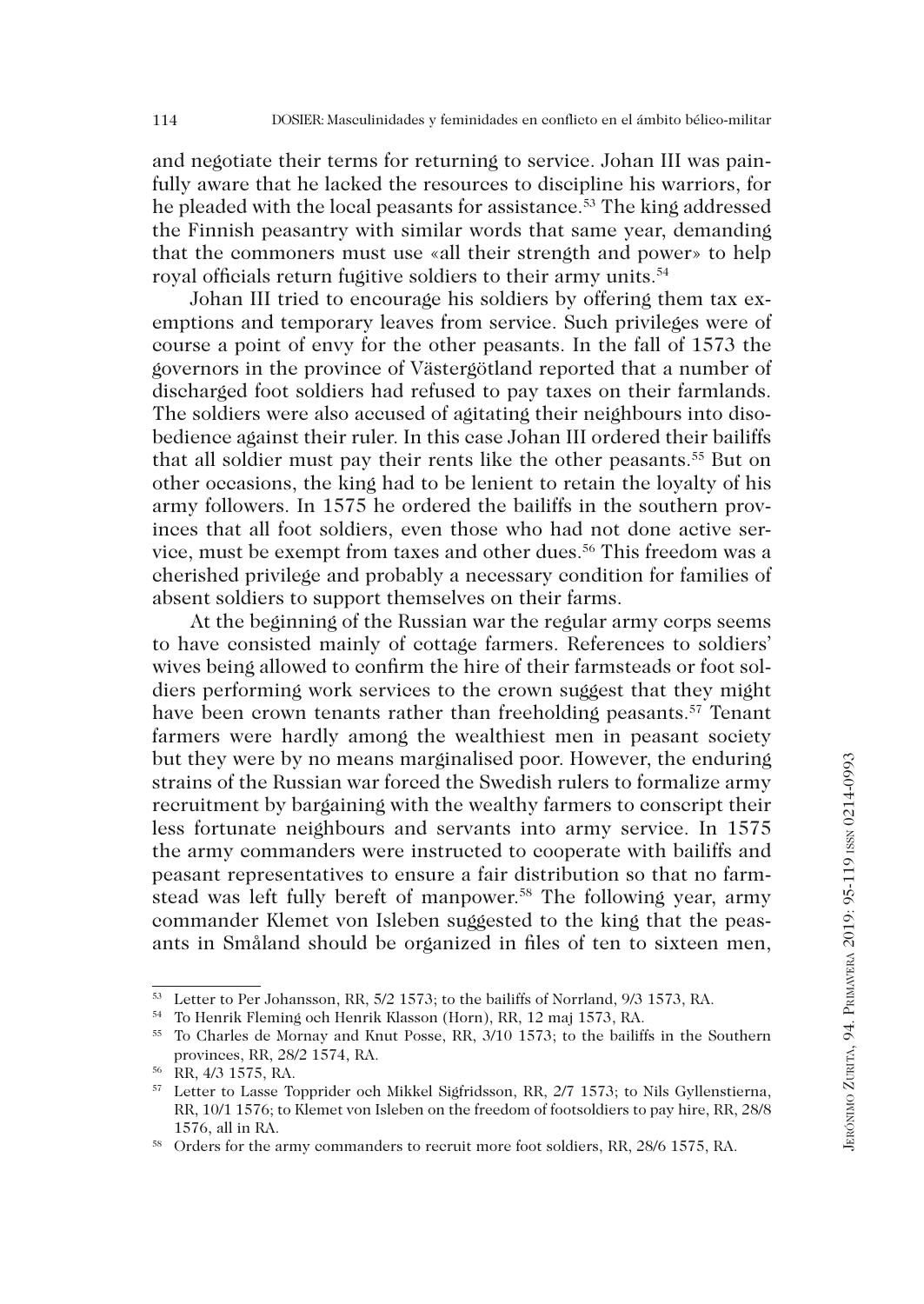each file responsible for supporting one foot soldier from their own district.<sup>59</sup> This proposal seems quite reminiscent of the military tenure system established in the late seventeenth century, the so-called *indelningsverket*. 60

The organized recruitment of farmhands, lodgers and men with no permanent position created a social distance between the landed peasants and the conscripted foot soldiers. The former were obliged to control and discipline the latter. Thus, the military expansionism of the Vasa kings served to promote the authority of the landed peasants over marginalized groups in local society. The recruitment system was further developed in the royal decrees of 1577 and 1583, which targeted younger men without property for army service: younger sons, labourers and local craftsmen. The king's bailiffs were instructed to hold regular meetings with the trusted peasants in every parish to decide which men should be conscripted for military service.<sup>61</sup> Although the system was designed to curb the widely spread practise of offering bribes in return for permanent discharge, the royal officials were dependent on the freeholding peasantry to provide manpower for the Swedish army. In the local context, this system pitted the strong against the weak.

As demonstrated above, military men returning from war often caused havoc in their home provinces. The Vasa kings then had to mobilize the resident peasant householders to engage and disarm the culprits.62 This might be analysed as a clear-cut conflict between the civic ideals promoted by the established members of peasant society, as described by B. Ann Tlusty, and the masculine ideals nurtured in the military ranks. The freeholding peasant possessed his own weapons and could be trusted upon to use them to defend his family and property. Well into the seventeenth century, Swedish monarchs had to call on peasant militias to defend the fatherland in times of enemy attack. Peasant masculinity still possessed a strong martial ethic.<sup>63</sup> Nevertheless, the violent masculinity of army soldiers often came at odds with the civic ideal of local society. The great wars of the late sixteenth

<sup>59</sup> RR, 28/8 1576, RA.

<sup>60</sup> Gary Dean Peterson, *Warrior kings*, *op. cit.,* pp. 233-241; Lars Ericson Wolke, *Svenska knektar. Indelta soldater, ryttare och båtsmän i krig och fred*, Lund, Historiska Media, 2014.

<sup>61</sup> Royal decree on conscription, RR, 4/1 1577, RA; Sven A. Nilsson, *På väg mot militärstaten. Krigsbefälets etablering i den äldre Vasatidens Sverige*, Uppsala, Uppsala Univ., 1989, p. 5. Warrant for army commanders, RR, 6/4 1583, RA.

<sup>&</sup>lt;sup>62</sup> Letters to Per Johansson and the bailiffs of the Northern provinces referred to in the beginning of this section; to the riders of Mats Larsson and Joen Tyrensson; to Herman Fleming and Bertil Eriksson; RR, 22/10 1574, RA.

<sup>63</sup> B. Ann Tlusty, *The martial ethic*, *op. cit.,* pp. 171-175; Kekke Stadin, *Stånd och genus*, *op. cit.,* pp. 265-296.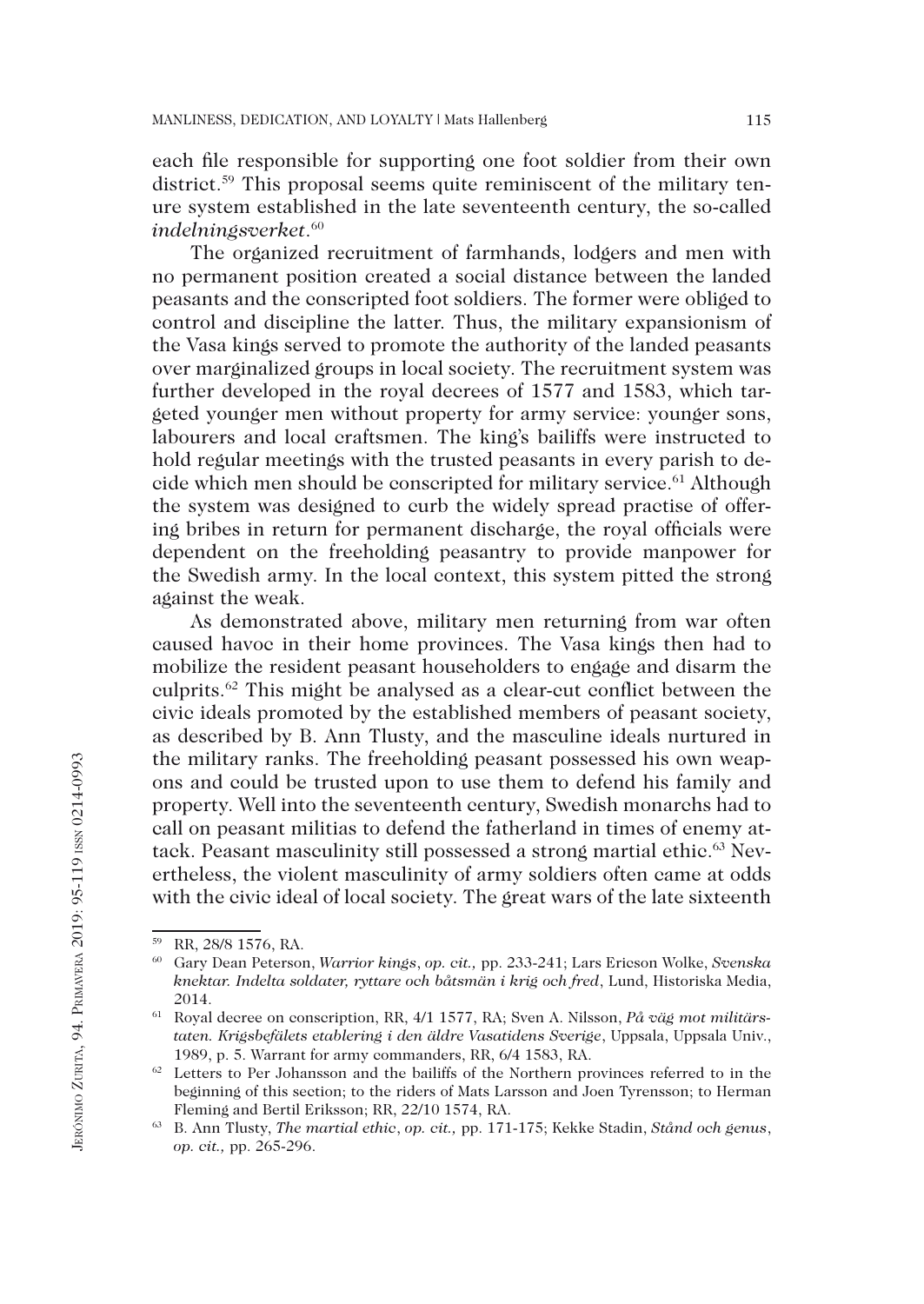century frequently placed military men in quarters in local villages, dependent on the support of resident farmers for their livelihood. During the Russo-Swedish war, peasants in the Finnish part of the realm suffered heavily from the violence of soldiers. The conflict eventually exploded in a full-scale rebellion (or series of rebellions), the so-called Club war in 1595-1597.64

There are fragments of old folk tales and ballads expressing this conflict between army soldiers and resident people. Heikki Ylikangas cites a poem relating how the peasants sharpen their weapons in secret, storing them in dark corners before embarking on a winter raid against the detested army soldiers.<sup>65</sup> Various sources from early modern Sweden mention the legend about the Hunahär (literally the army of the Huns), a story about the greatest peasant rebellion of all time. In a version from 1626, a peasant catches an army soldier forcing himself upon the peasant's wife while in the bathing hut. The peasant chops of the offender's head, then he walks up to his neighbours urging them to offer the same treatment to the other soldiers:

And they went on until they became strong enough to rise against the lords of Sweden and Denmark, and then they went even further to stall their horses at the gate of Rome. And so it is foreseen, it must come to this again, and now is the time, because the burden is so heavy.<sup>66</sup>

Military masculinity could be at odds with the civic ideals of peasant society, but it might also be turned into an asset to strengthen one's position in local society. We have seen how the peasant foot soldiers of the Swedish army collectively embraced the military ideal in their struggle for social and political recognition. This struggle to uphold manly honour might be fought with words as well as with violent means, as it is demonstrated by the case of Sven Nilsson from the village Malingstorp. Sven had served as a foot soldier in Estonia and Russia under the commander Erik Helsing. However, since his return to his home district there had been evil rumours that Sven Nilsson had not done his service to king and country as expected of an honest and

<sup>64</sup> Sven A. Nilsson, *På väg mot militärstaten*, *op. cit.,* pp. 119-135; Heikki Ylikangas, *Klubbekriget. Det blodiga bondekriget i Finland 1596-97*, Stockholm, Atlantis, 1999; Rainer Fagerlund, *Bönder, krigsfolk och borgläger. Den militära tungan i Egentliga Finland under äldre Vasatid*, Åbo, 2003.

<sup>65</sup> Heikki Ylikangas, *Klubbekriget, op. cit.*

<sup>66</sup> «…och så vidare till dess de blev så starka att de satte sig upp emot herrskapen i Sverige och Danmark och gick så vitt att de stallade sina hästar vid Roms port. Och är spått / att/ det skall ännu så ske och nu är där till fullbordat, eftersom bördan är så stor». The legend of the Hunahär, in an excerpt from the court protocol of Allbo härad 1626. From Ingrid Söderlind and Eva Silvén (ed.), *Ett annat Sverige. Dokument om folkets kamp 1200-1720*, Stockholm, LT, 1980, pp. 165-167.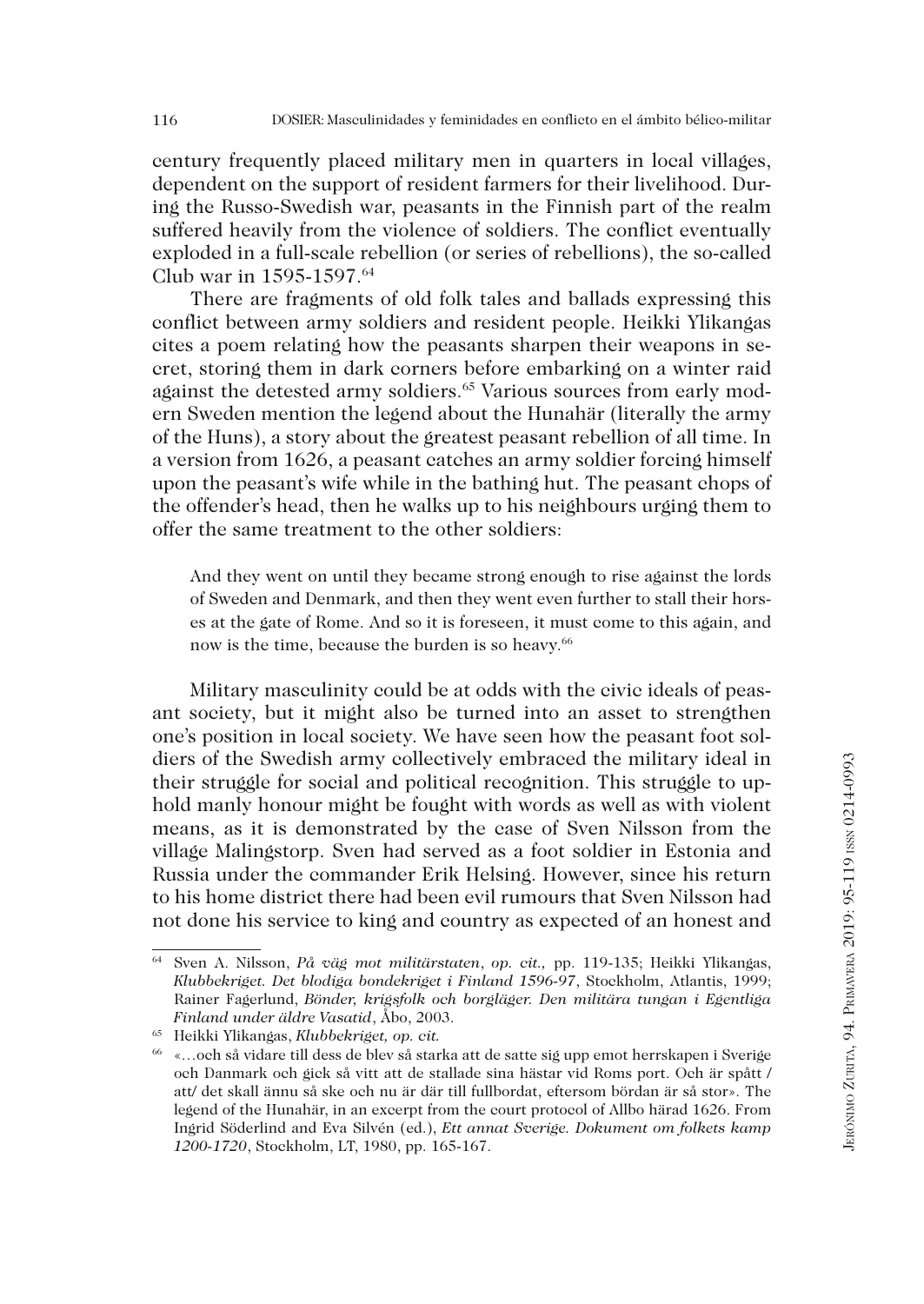capable man. To counter such slander and defend Sven's personal honour, his army commander provided him with a written testament. The letter describes a serious mutiny in the Reval army camp, where some soldiers in Erik Helsing's army unit had attacked their commander and stolen his banner. The banner was the ultimate symbol of authority and robbed of his insignia Erik Helsing was de facto deprived of his command. The mutinous soldiers then proposed to leave the camp to return to their quarters in Finland.<sup>67</sup>

In his letter from 1581, Erik Helsing testified that Sven Nilsson had not taken part in this mutiny. Rather, Sven came upon the renegade soldiers when they were heading back to Sweden via Finland. As soon as Sven found out what had happened, he returned to his commander and stayed there to protect him against further trouble. Sven Nilsson then remained under Erik's command for the next two years. Erik stated in his letter that Sven had always proved himself as the best and most trustworthy of all his soldiers, demonstrating his loyalty while never failing to risk his life for his king and ruler. In short, Sven Nilsson was a capable man and no one could ever accuse him for having failed to fulfil his duty.<sup>68</sup>

Sven Nilsson's experience demonstrates the fact that masculine, military identity was a crucial asset also for demobilized soldiers. The wars of the sixteenth century opened up possibilities for violent men to better their circumstances by performing in the royal army. Soldiers that proved themselves worthy could be transferred to cavalry regiments, promoted to officer duty or even military command. Military career opened up a career path for commoners that had previously been the exclusive privilege of noble warriors. Military men who chose to return to peasant society could rely on a mixture of masculine bravado and military honour to further their status. Tax exemptions and perhaps a small allowance of ready cash were other features to single them out from the other peasants.

The royal propaganda linked the aggressive discourse of empire to the honour and manliness of the individual soldier. The great wars had an egalitarian component: the king, his noble officers and the common foot soldiers were all part of a collective purpose: to fulfil a historic mission to conquer and civilize the east. For the common soldiers, the hardship and dangers suffered during long campaigns further strengthened the military ethos with a sense of corporate spirit. However, in the local context military masculinity might constitute a problem as the ex-soldiers were often regarded as troublemakers by the resident

<sup>67</sup> Testimony for Sven Nilsson of Malingstorp, date Söderköping 19/2 1581, Krigshistoriska handlingar M 1277, RA.

<sup>68</sup> Testimony for Sven Nilsson, Krigshistoriska handlingar M 1277, RA.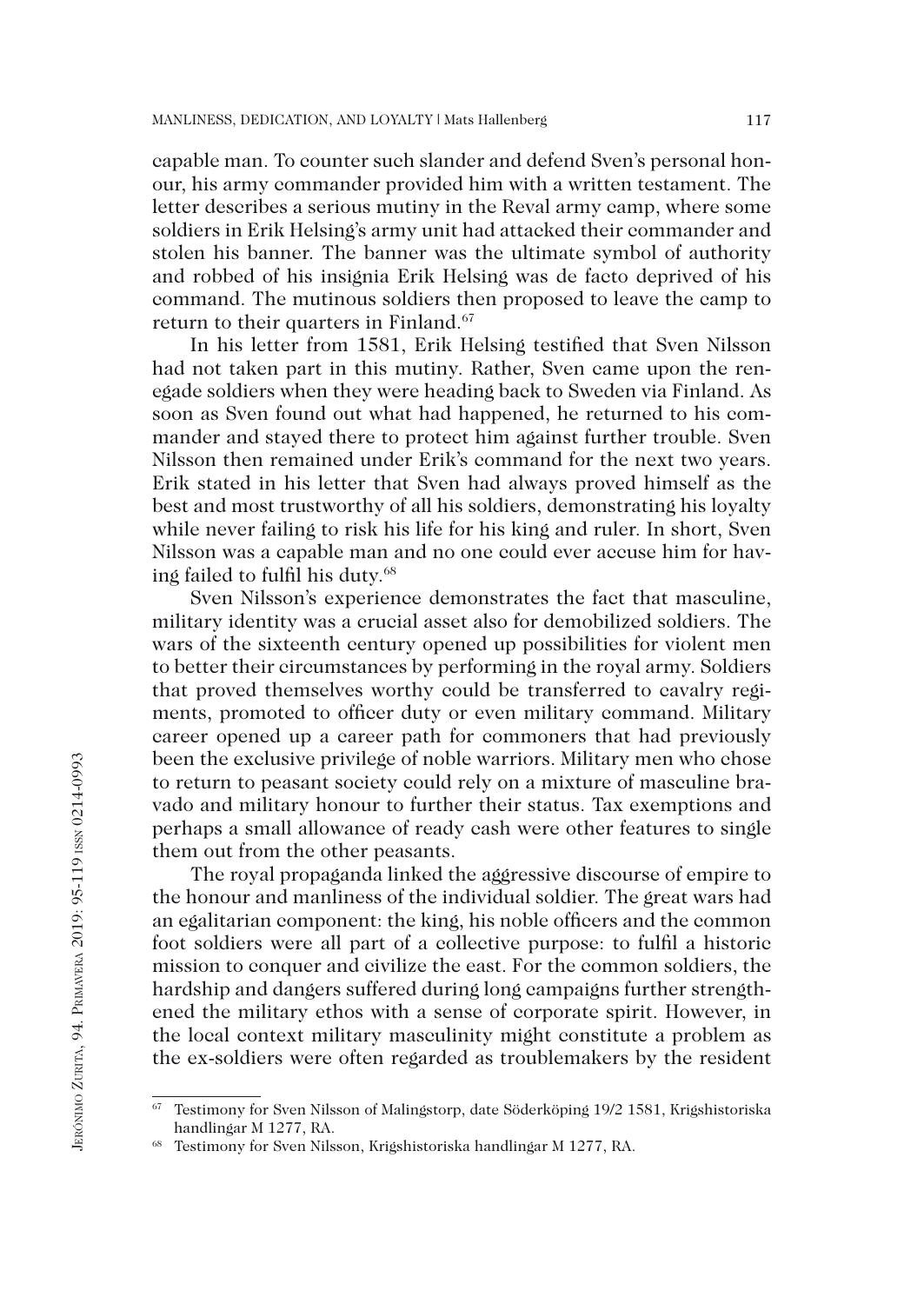peasant freeholders. By the end of the sixteenth century, the sources provide evidence of a widening rift between the propertied peasantry and the conscripted soldiers. This social conflict would become even more marked during the massive wars of the seventeenth and eighteenth centuries.

### **Conclusion**

Was there a hegemonic masculine ideal among army soldiers in sixteenth-century Sweden? Inspired by Ben Griffin's article I have tried to test this by analysing sources from three different communication communities: the royal propaganda constructing the national community of the Swedish realm, the collective grievances from army units away on military campaign and the written experiences of individual foot soldiers returning and trying to re-adjust to a normal life in peasant society. The evidence points in different directions, but the main implications will be discussed here.

The royal propaganda attributed a violent masculinity to all Swedish men participating in the wars of the late sixteenth century. Both Erik XIV and Johan III addressed the peasant freeholders and common foot soldiers in a similar way than they addressed the noble warriors and experienced mercenaries. To make the wars of conquest appear legitimate, the rulers promoted the discursive status of the peasants by constructing them as political subjects, capable of understanding the state of the realm. True manhood meant engaging in violent combat as one of the king's men. The war propaganda had an egalitarian dimension that acknowledged the crucial role of the peasantry. The belligerent discourse of the Vasa kings weaved together notions of manliness and community with a history of conquest and dynastic claims for new territory. These ideals were transmitted to the common foot soldiers through their oath of allegiance, where they expressed their willingness to risk life and neck for king and country. In the community of the realm, a masculine hegemony appears to be prominent, promoting loyalty, prowess and physical strength.

The evidence of soldiers' grievances produces a more mixed picture of the masculine ideals within the army ranks. Group cohesion and military sociability probably strengthened the violent military ethos of the peasant foot soldiers, assuming the role of champions of (protestant) Christianity, the king and the realm. However, the letters from army commanders and common foot soldiers also display a different masculine ideal: the responsible head of the peasant household. Providing for wives and families was an integral part of the identity of the peasant soldiers. As long as the military campaigns remained restricted in time and space, the civic –and martial– ideals of peas